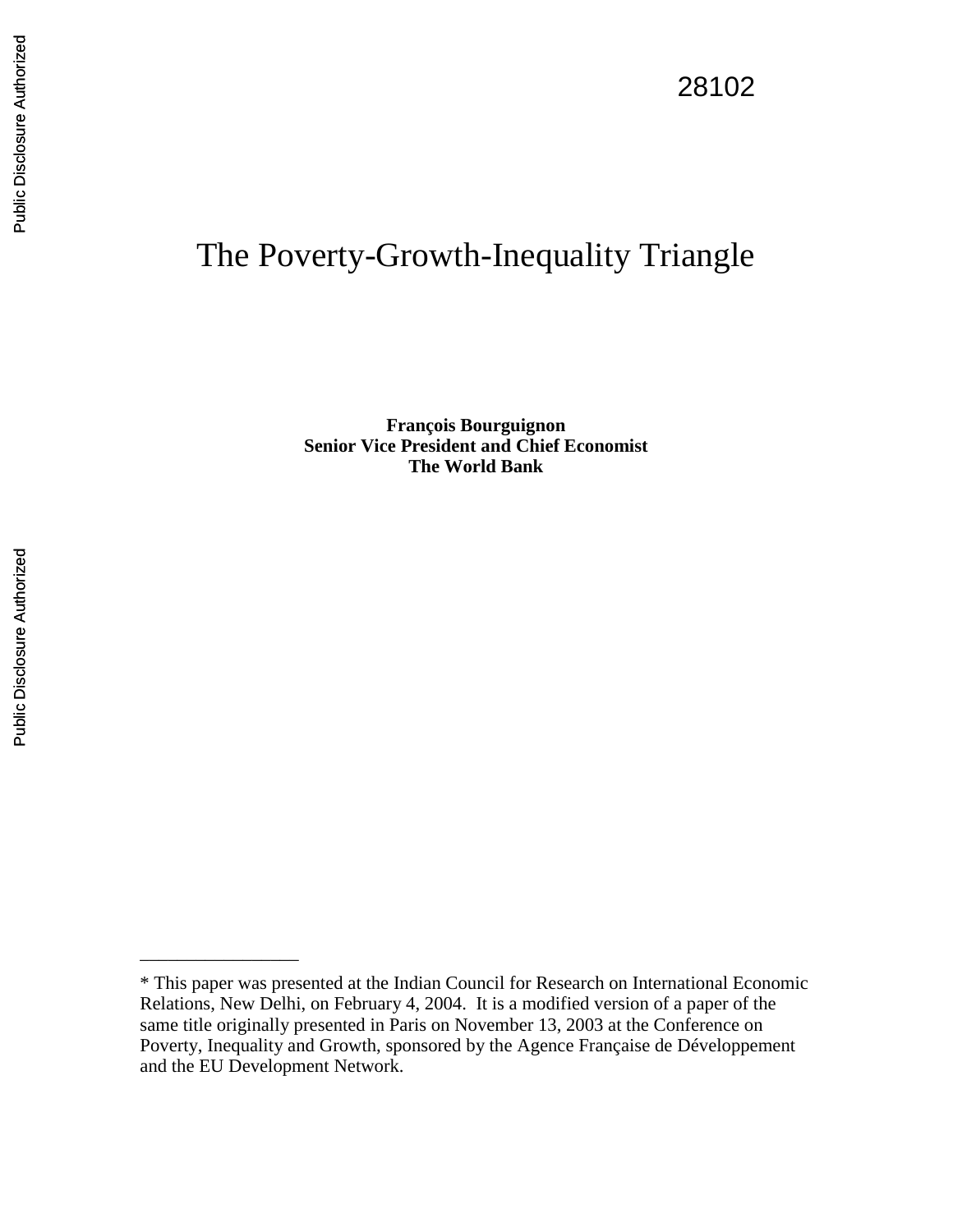# **TABLE OF CONTENTS**

| SECTION 1.  THE SIMPLE ARITHMETIC OF POVERTY, INEQUALITY AND GROWTH |  |
|---------------------------------------------------------------------|--|
|                                                                     |  |
| SECTION 2. TWO-WAY RELATIONSHIP BETWEEN GROWTH AND DISTRIBUTION     |  |
|                                                                     |  |
|                                                                     |  |
|                                                                     |  |
|                                                                     |  |
|                                                                     |  |
|                                                                     |  |
| CONCLUSION: THE SCOPE FOR REDISTRIBUTION IN DEVELOPMENT 19          |  |
|                                                                     |  |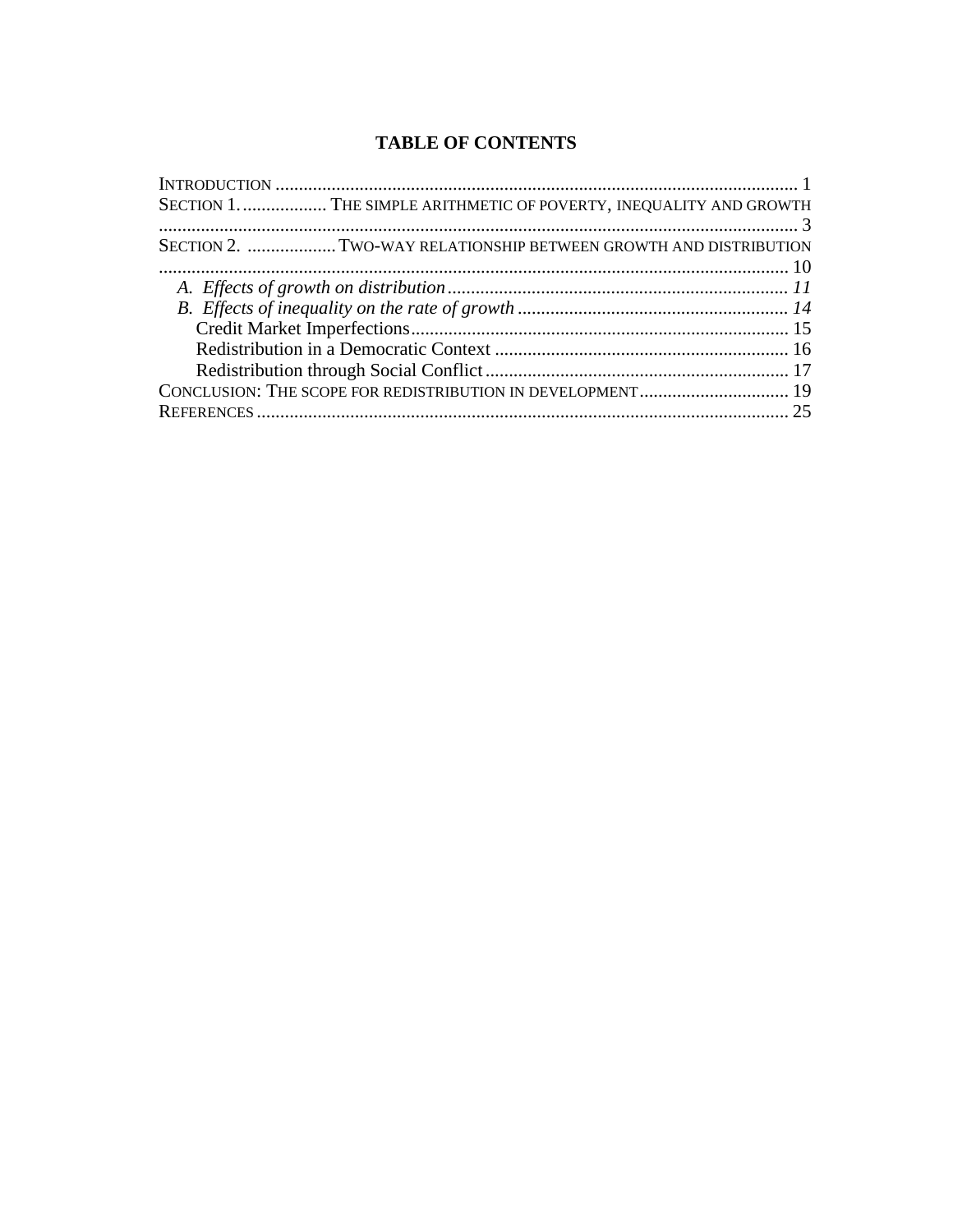#### **Introduction**

A recurring issue in discussions on development is whether the main focus of development strategies should be placed on growth, or poverty, and/or on inequality. This paper argues that this way of formulating the question of development goals poses a false dilemma. Rather, the answer can be simply expressed in two statements: First, the rapid elimination of *absolute* poverty, under all forms, is a meaningful goal for development. Second, to achieve the goal of rapidly reducing absolute poverty requires strong, country-specific *combinations* of growth and distribution policies.

These two statements raise conceptual, measurement, theoretical and empirical issues, including clarifying the distinction between absolute and relative poverty. Absolute poverty is defined in reference to a poverty line that has a fixed purchasing power determined so as to cover needs that are physically and socially essential. Setting absolute poverty reduction as the prime development goal is thus simply saying that a fundamental objective of development is to ensure that everybody satisfies his/her basic needs. The poverty line may be multi-dimensional, incorporating both an income poverty line for needs that can be met monetarily, and non-monetary lines for other needs. Absolute poverty lines need not be the same across countries, even after correcting for purchasing power parity for income poverty, as basic needs are bound to differ across societies. Nor do they need to remain fixed over time, as basic needs are likely to evolve.

This absolute definition of poverty, in use in many countries, must be contrasted with a relative definition of poverty, where the poverty line is established not in terms of some well defined basic needs, but as a fixed proportion of some income standard in the population, for example the mean or median income. The European Union considers as poor those whose economic resources are below 50 per cent of the mean income in member countries. Of course, one might consider such a relative definition of income poverty as the limit of the absolute definition of poverty when the updating of the poverty line is continuous and explicitly based on mean income changes, rather than being made at rather long time intervals and on a more discretionary basis. But, what matters for the purpose of this paper is that such a relative definition of poverty – sometimes referred to as 'relative deprivation' - becomes in some sense independent of growth. The absolute

1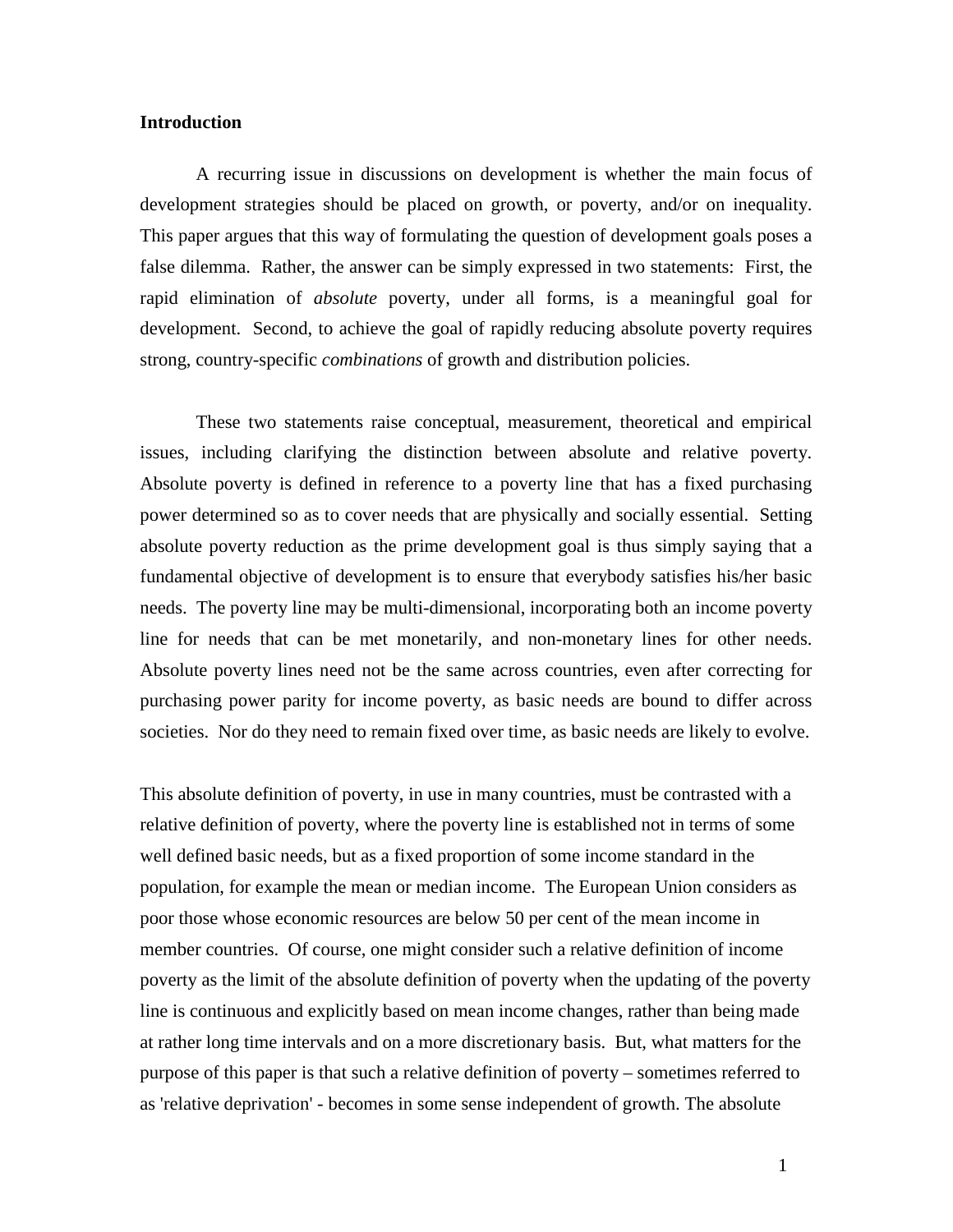level of income and therefore a large part of the development process does not matter anymore with such a definition. Only relative incomes, or pure distributional features matter. Fixing the poverty line relative to average income can show rising poverty even when the standard of living of the poor have in fact risen. There is an increasing consensus among economists that relative deprivation matters, but there does not appear to be a consensus that individual welfare depends only on one's relative position, and not at all on absolute standard of living as determined by incomes.<sup>1</sup>

Once it is accepted that the reduction of absolute income poverty is a meaningful development goal, then a direct link may be established between development, growth and distribution. An arithmetic *identity* links the growth of the mean income in a given population, with the change in distribution – or in 'relative' incomes - and the reduction of absolute poverty. In other words, poverty reduction in a given country and at a given point of time is fully determined by the rate of growth of the mean income of the population and the change in the distribution of income. As illustrated in figure 1 with the "Poverty-Growth-Inequality (PGI) Triangle", a development strategy is thus fully determined by the rate of growth and distributional changes in the population.

 Formally, the relationships implicit behind the PGI triangle are less simple. For instance, the elasticity of poverty with respect to growth for a constant distribution turns out not to be constant across countries with different development levels and distribution and across the various ways of measuring poverty. This also applies to the elasticity of poverty with respect to inequality indicators.

The real challenge to establishing a development strategy for reducing poverty lies in the interactions between distribution and growth, and not in the relationship between poverty and growth on one hand and poverty and inequality on the other, which are essentially arithmetic. There is little controversy among economists that growth is essential for (income) poverty reduction under the assumption that the distribution of income remains more or less constant. In fact, much evidence points in this direction (see Deininger-Squire 1996, Dollar and Kraay 2001, Ravallion 2002, Bourguignon 2003).

<u>.</u>

 $<sup>1</sup>$  Note that it is also possible to define poverty as some combination of the absolute and relative definitions.</sup> On this see Foster (1998), Atkinson and Bourguignon (2000) or Ravallion (2003 ).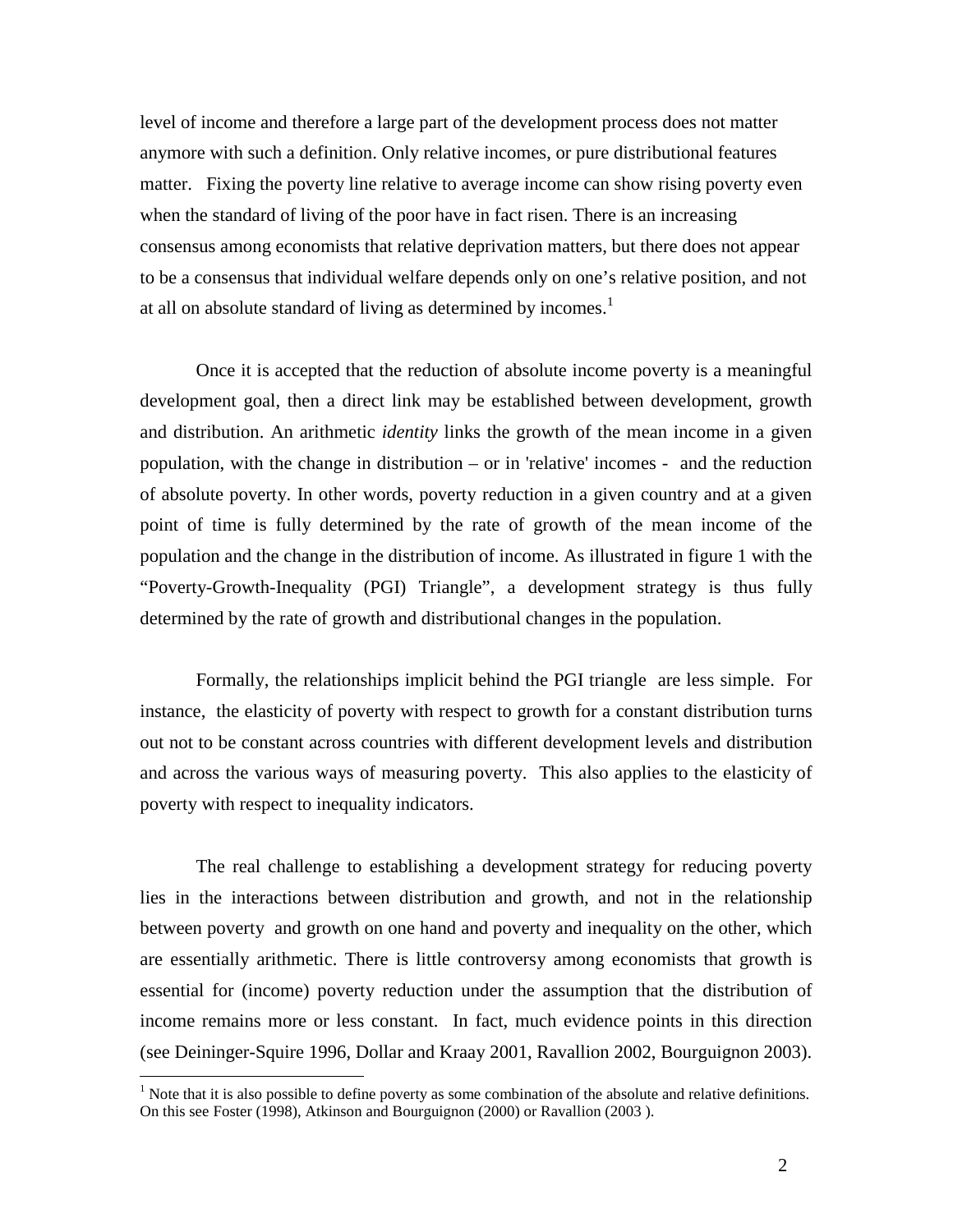Likewise, much evidence suggests that a worsening of the distribution tends to increase poverty. Yet, the real issue in establishing a development strategy is whether growth and distribution are independent of each other or, strongly inter-related. Is it the case for instance that faster growth tends to reduce inequality or on the contrary, to increase it? Could too much inequality in a given country act to slow or, to accelerate growth?

On the distributional consequences of growth, several recently published microeconomic based case studies indicate clearly that the relationship is at once strong and complex. This is in contrast to the large number of cross-country regressions which find no significant relationship between growth and inequality and on the basis of which it would be tempting to conclude that 'growth is good for the poor', whatever its nature. Cross-country studies are also mostly inconclusive regarding the effects of inequality on growth, and it is difficult to conceive of direct micro-economic evidence that would identify that relationship with precision.

This paper seeks to clarify the debate about growth vs. distribution development strategies by providing a rigorous analysis of the relationships that exist among the three vertices of the PGI triangle (see below). Section 1 discusses the simple arithmetics of poverty, inequality and growth. Section 2 briefly examines the two-way relationship between growth and distribution. Finally, Section 3 concludes by discussing the scope for, and role of redistributive policies.

# **Section 1. The simple arithmetic of poverty, inequality and growth**

<u>.</u>

A change in the distribution of income can be decomposed into two effects. First, there is the effect of a proportional change in all incomes that leaves the distribution of relative income unchanged, i.e. a *growth* effect. Second, there is the effect of a change in the distribution of relative incomes which, by definition, is independent of the mean, i.e. a *distributional* effect.<sup>2</sup>

<sup>2</sup> This decomposition has been discussed in details in Datt and Ravallion (1992),Kakwani (1993). See also Fields (2002) and Bourguignon (2003).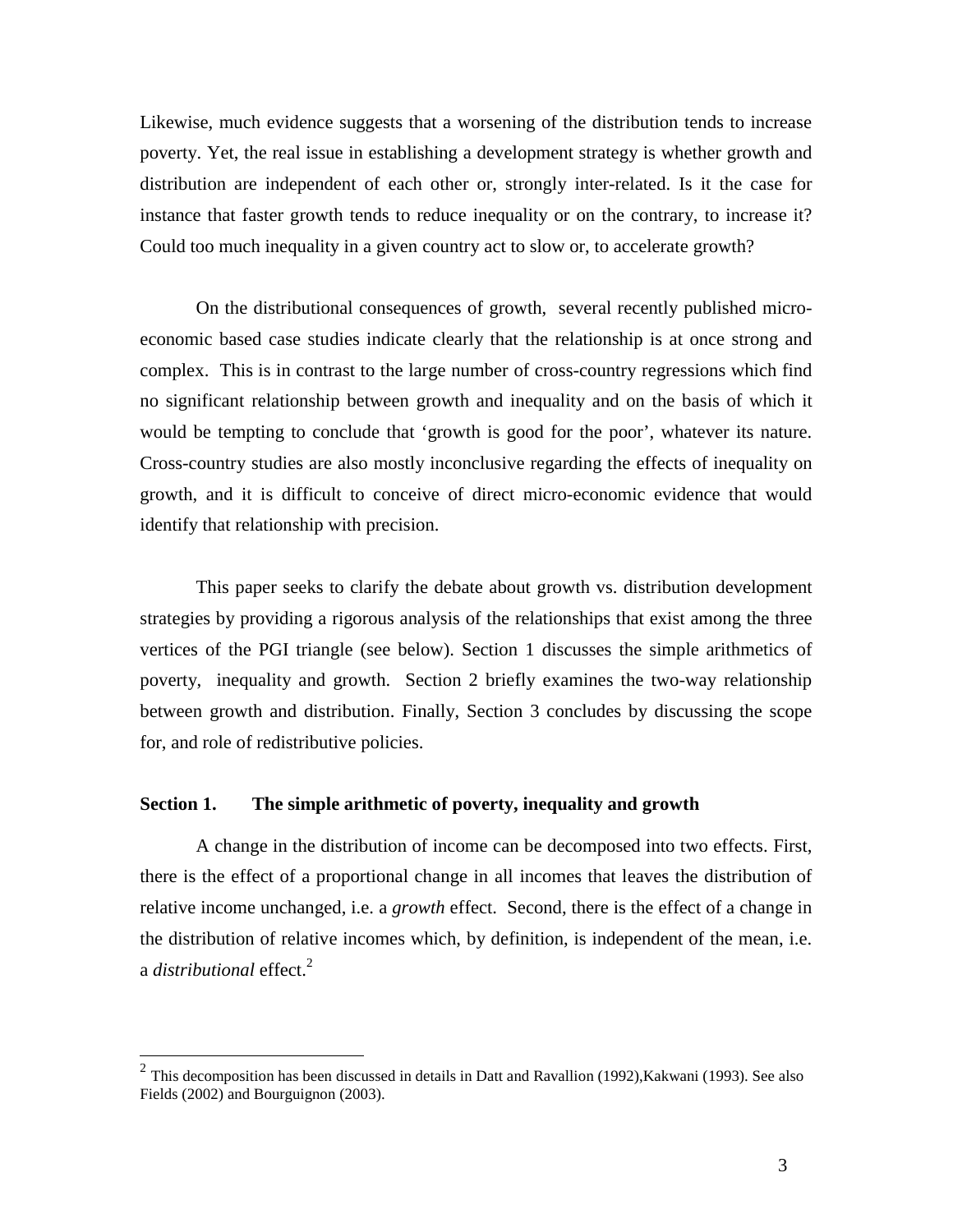The Poverty-Growth-Inequality Triangle



The following definitions help to clarify these linkages:

- "Poverty" is measured by the absolute poverty headcount index, i.e., the proportion of the population below a particular *poverty line* (e.g. 1\$ a day) as derived from household survey data.
- "Inequality" (or "distribution") refers to disparities in *relative income* across the whole population, i.e., disparities in income after normalizing all observations by the population mean so as to make them independent of the scale of incomes.
- "Growth" is the percentage change in mean welfare level (e.g. income or consumption) in the household survey.

A change in poverty can then be shown to be a function of growth, distribution and the change in distribution. This is illustrated in Figure 1, where the poverty headcount is simply the area under the density curve at the left of the poverty line (here set at US\$1 a day). This figure shows the density of the distribution of income, that is the number of individuals at each level of income represented on a logarithmic scale on the horizontal axis. The move from the initial to the new distribution goes through an intermediate step, which is the horizontal translation of the initial density curve to curve (I). Because of the logarithmic scale on the horizontal axis, this change corresponds to the same proportional increase of all incomes in the population and thus stands for the pure 'growth effect' with no change taking place in the distribution of relative incomes. Then,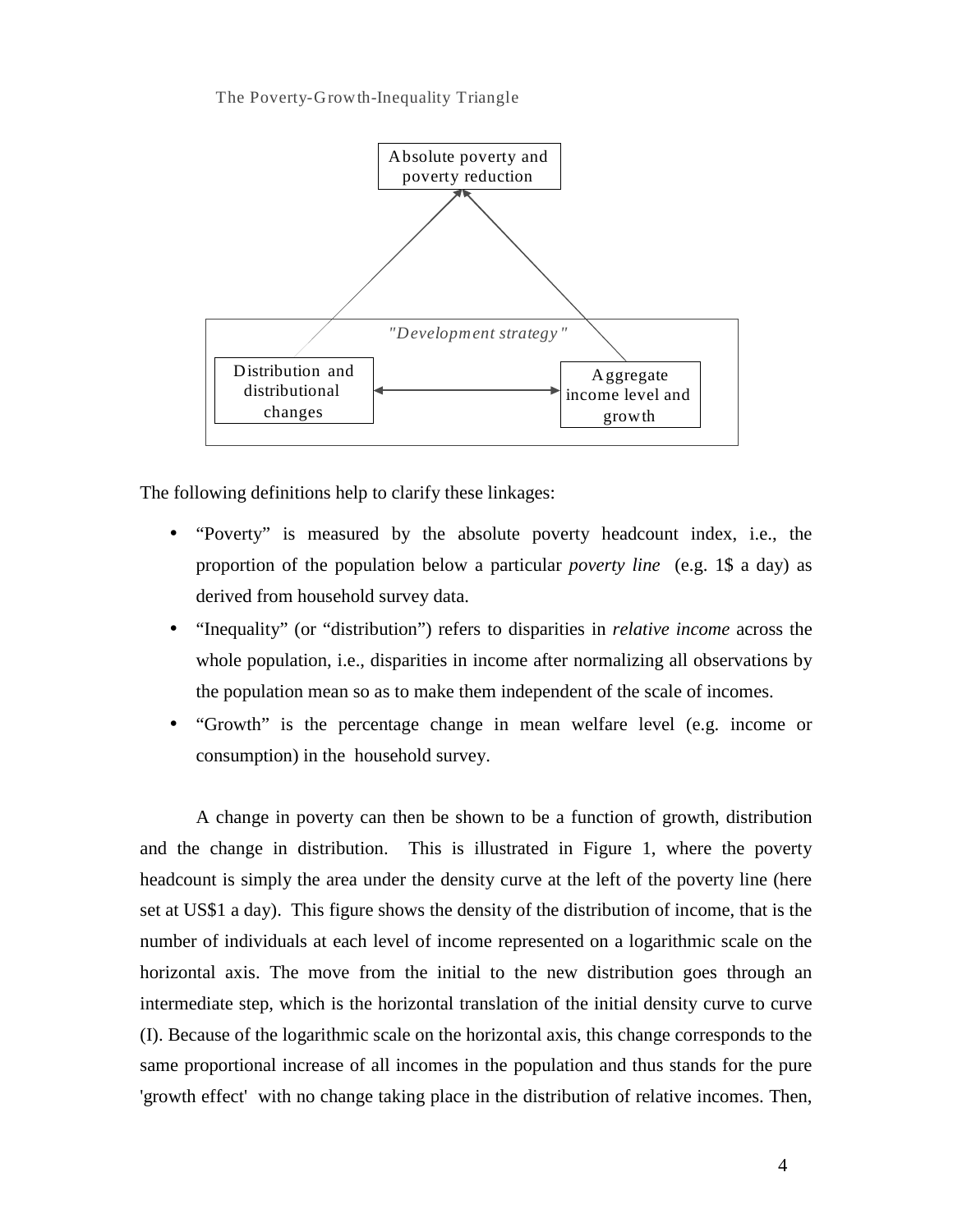moving from curve (I) to the new distribution curve occurs at constant mean income. This movement thus corresponds to the change in the distribution of 'relative' income, or the 'distribution' effect. $3$ 

Of course, there is some path dependence in that decomposition. Instead of moving first rightwards and then up and down as in the figure, it would have been possible to move first up and down and to hand then to move rightwards. Presumably, these two paths are not necessarily equivalent except for infinitesimal changes. This is an issue that shall be ignored here, assuming in effect that all changes are sufficiently small for path dependence not to be a problem.

For sufficiently small changes in mean income and in the distribution, the preceding decomposition corresponds to an identity which expresses the change in poverty as a function of the growth in mean income and changes in the distribution of relative income.

## **Change in Poverty** ≡ **F(growth, distribution, change in distribution)**

A formal statement of that identity – i.e. the expression of function  $F( )$  - is offered in Bourguignon (2003), under the assumption that the distribution function is log-normal which is a standard approximation of empirical distributions in the applied literature. —, It is shown there that both the growth and the inequality elasticity of poverty are increasing functions of the level of development and decreasing functions of the degree of relative income inequality. It also shows how the decomposition identity may be applied to observed growth periods for which distribution data are available at the beginning and end of the period.

This discussion shows clearly that both growth and inequality changes play a major role in generating changes in poverty. However, the impact of these phenomena will

<u>.</u>

 $3$  There is some path dependence in this decomposition, i.e. it would have also been possible to move first up and down, and then to move rightwards. These two paths are not necessarily equivalent except for infinitesimal changes. We assume here that in effect all changes are sufficiently small for path dependence not to be a problem.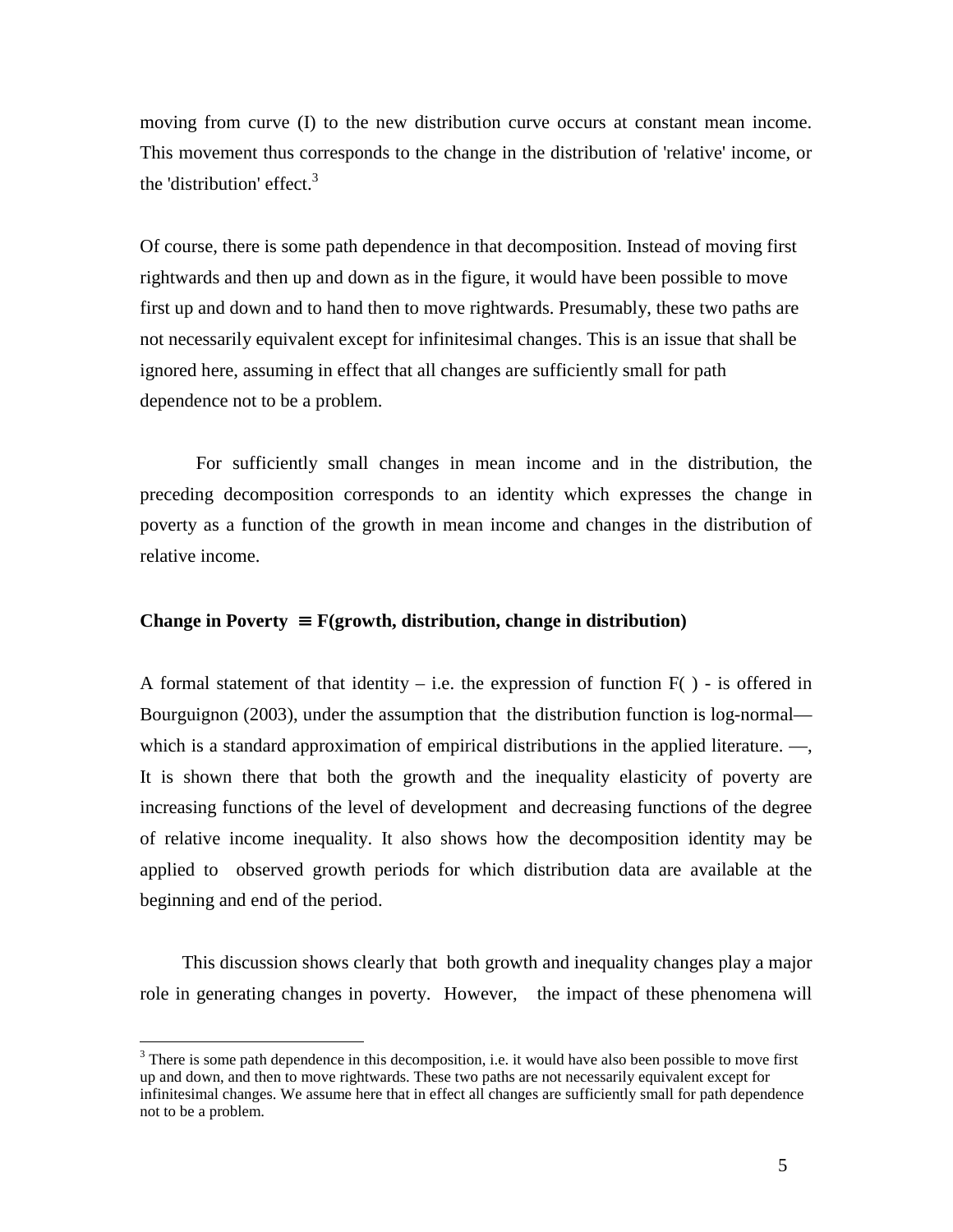depend on the initial level of income and inequality. Moreover, the relative effects of both phenomena may differ quite dramatically across countries.

 Figure 2 provides a first illustration of the preceding conclusion. It is based on an actual sample of growth spells where both changes in mean income per capita – or consumption depending on the data source – and in the distribution of relative income is observed. Applying the identity discussed above, it is a rather simple matter to identify in the observed change in poverty what is due to growth – under the assumption of a constant distribution of relative income – and what is due to changes in the distribution of relative income. Figure 2 shows the contribution of distributional changes to the observed percentage change in poverty for the various growth spells in the data base. As actual poverty changes are on the horizontal axis, the distance between a point in that graph and the first bisector measures the distribution of the effect of growth on poverty changes. Thus, points above the bisector correspond to spells where growth was positive and contributed to a decline in poverty, whereas points below the bisector correspond to spells with negative growth.

The striking fact in Figure 2 is the importance of the distribution-related change in poverty. Of course, it is not the mean change which matters here – in effect it is arbitrarily set to zero in the identification of the distribution effect – but the dispersion of that effect. Observation of Figure 2 suggests that variations of the poverty headcount larger than 20 per cent, in absolute value, over a few years are quite common. Indeed, about 30 percent of the observations in Figure 2 are in that range, and about twice that proportion show distribution-related changes in poverty larger than 10 per cent.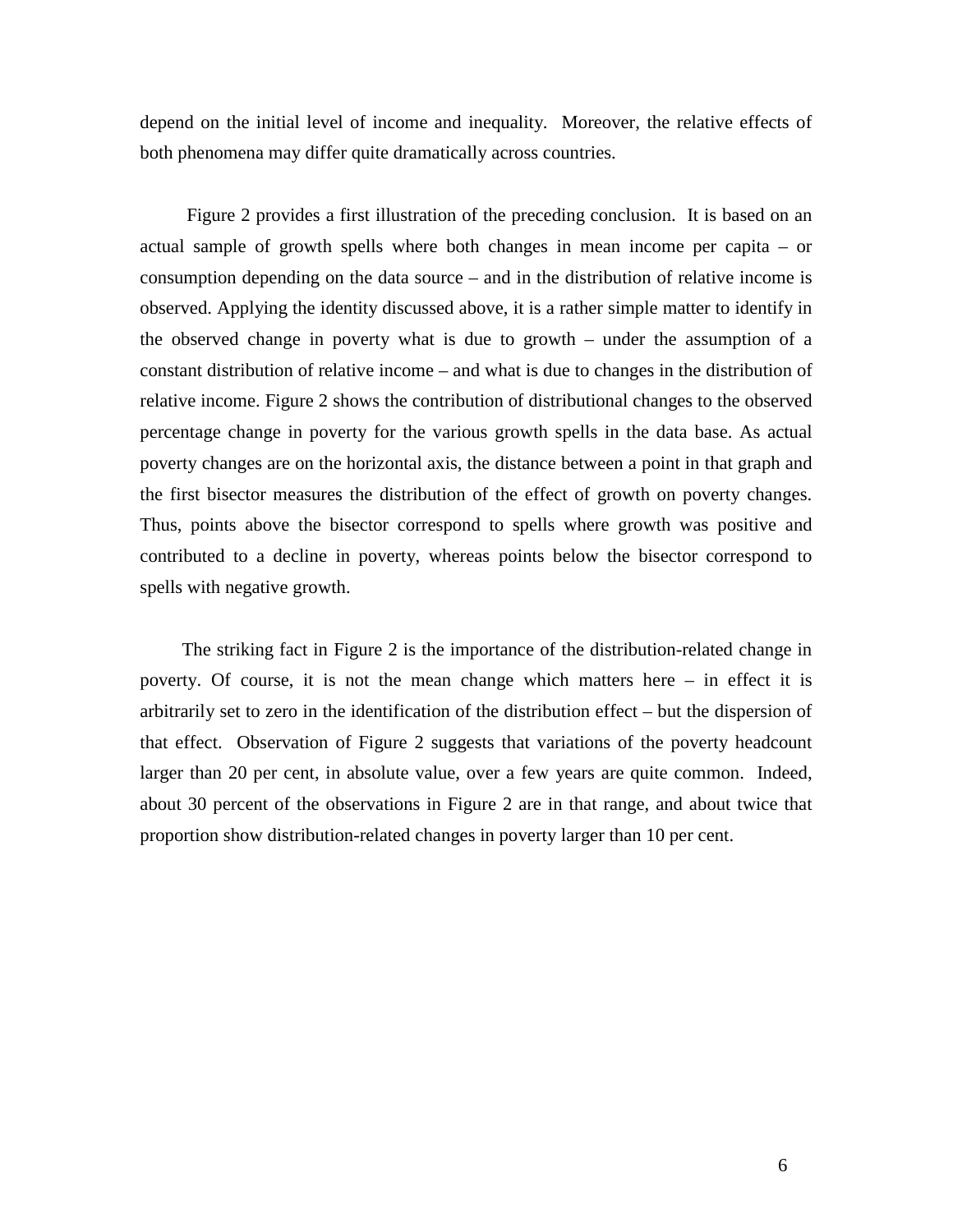

**Figure 1. Decomposition of change in distribution and poverty into growth and distributional effects**

**Figure 2. Distribution-related poverty change in a sample of growth spells (percents)** 



It follows from this simple exercise that *distribution matters* for poverty reduction. Over the medium-run, distributional changes may be responsible for sizable changes in poverty. In some instances, these changes may even offset the favorable effects of growth. In Ethiopia, for example, growth could have reduced the poverty headcount by some 31 per cent between 1981-95. Yet, because of changes in the distribution that contributed to a 37 percent *increase* in poverty, the final effect has been a net increase in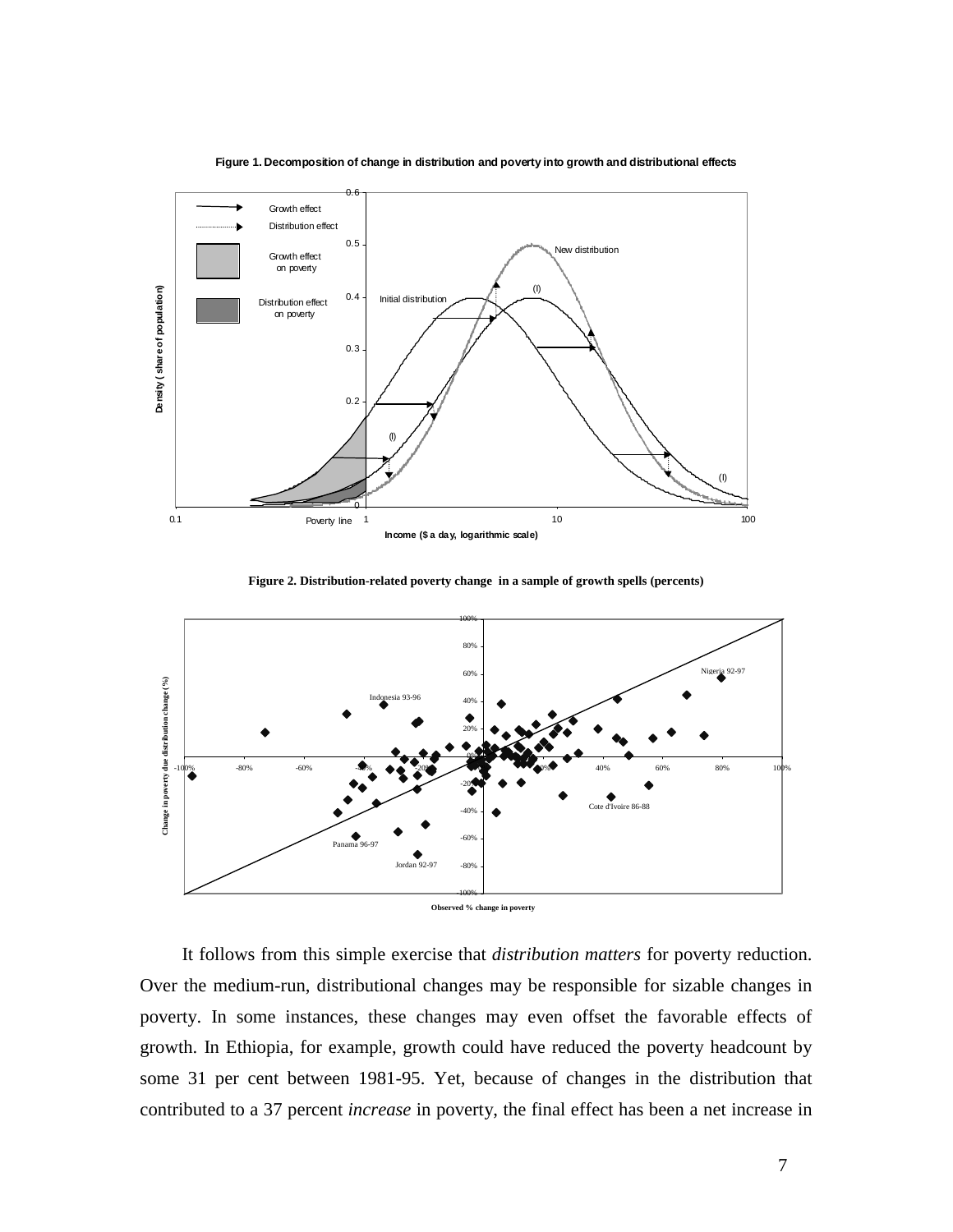poverty of 6 per cent. The case of Indonesia between 1996 and 1999 is the opposite. There, distributional changes compensated for the adverse effect of growth on poverty.

In Figure 3 a hypothetical experiment is made on the basis of a log-normal distribution of relative income calibrated on Mexican data. Extreme poverty in Mexico affects 20 per cent of the population today. Suppose that from now on, real income per capita grows at the annual rate of three percent and no change takes place in the distribution. A simple application of the identity linking poverty reduction and growth shows that, given the degree of inequality prevailing in Mexico, poverty would be reduced by a little less than seven percentage points over 10 years, that is .7 of a percentage point a year. Suppose that during these 10 years, the Mexican government is able to bring down the level of inequality to the lower levels observed in the middle 1980s. This would be equivalent to bring Mexico from a 'high' level of inequality – a Gini equal to .55 – to a 'middle high' level - a Gini of .45. Then it can be seen in Figure 3 that the poverty rate would drop by more than 15 percentage points in 10 years, reaching less than five per cent of the population! A simple calculation shows that it would take approximately 30 years to reach the same result without any change in the distribution. The power of distributional changes for poverty reduction is indeed extremely high in such a context.

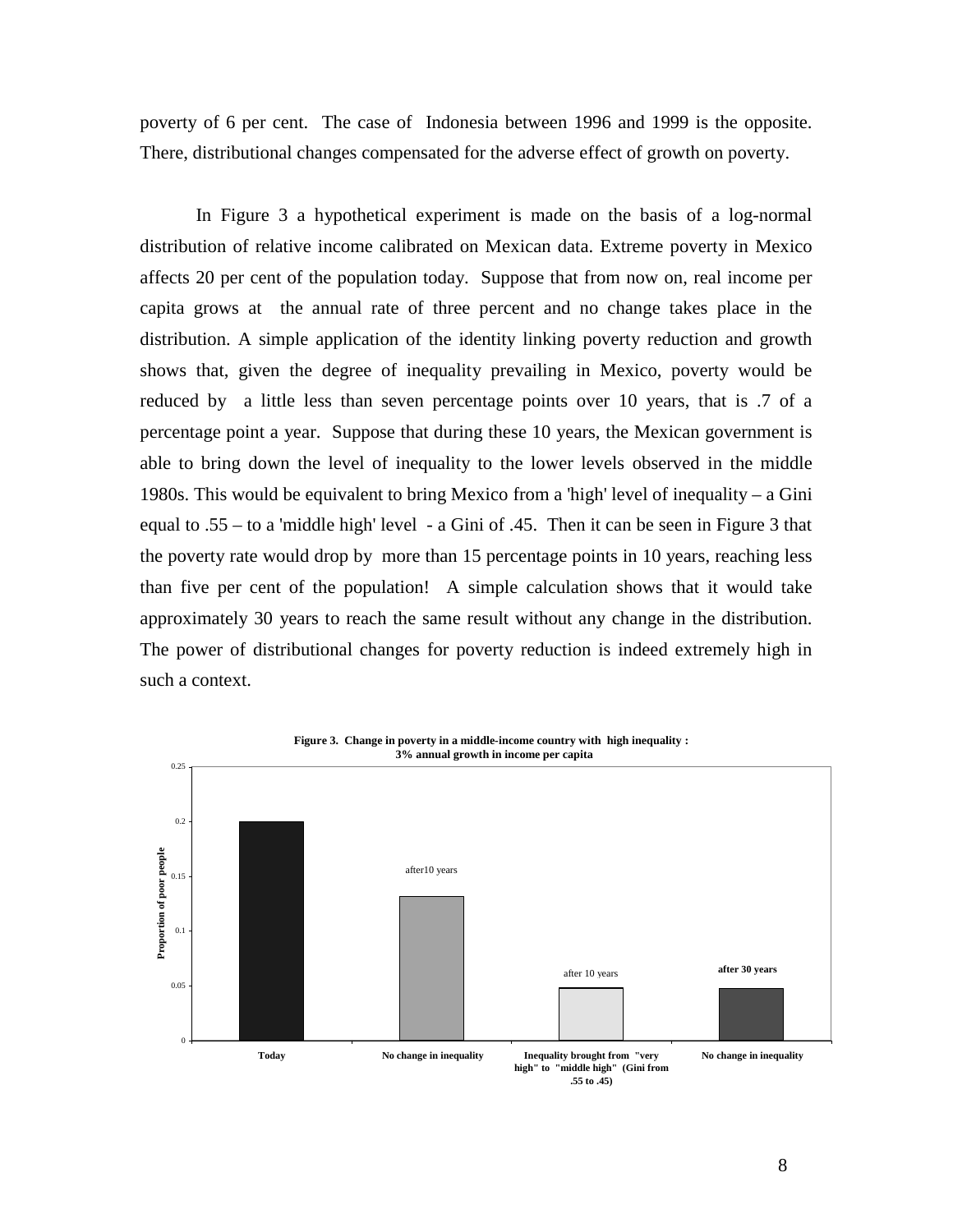This argument should not be interpreted as showing the importance of distributional changes for poverty reduction in countries where inequality is initially high. Figure 4 shows an experiment that is more or less the opposite of the preceding one for a low income country, initially with a middle level of inequality (a Gini coefficient of .4). Without any change in the distribution, a three percent annual growth rate in incomes would reduce poverty from its initial level of 50 percent to 35 percent in 10 years. Suppose, however, that during these 10 years inequality increases from a 'middle' to a 'middle high' level – i.e. the Gini coefficient increases from .4 to .45. Figure 4 shows that in this case the reduction in poverty would be halved. In terms of poverty reduction, five years of growth would simply be lost.



**Figure 4. Change in poverty in a low-income middle inequality country with 3% annual growth in income per** 

What can we conclude from these simple exercises ? First, it is important to consider growth and income distribution *simultaneously,* and to recognize that income distribution matters as much as growth for poverty reduction. Of course, one can object to these examples as necessarily referring to a limited time period. It is difficult to imagine that inequality will increase or decrease for very long periods of time since there are likely to be limits to the level of inequality for political economy reasons. In this sense long run growth is the main factor for poverty reduction and per se is 'good for the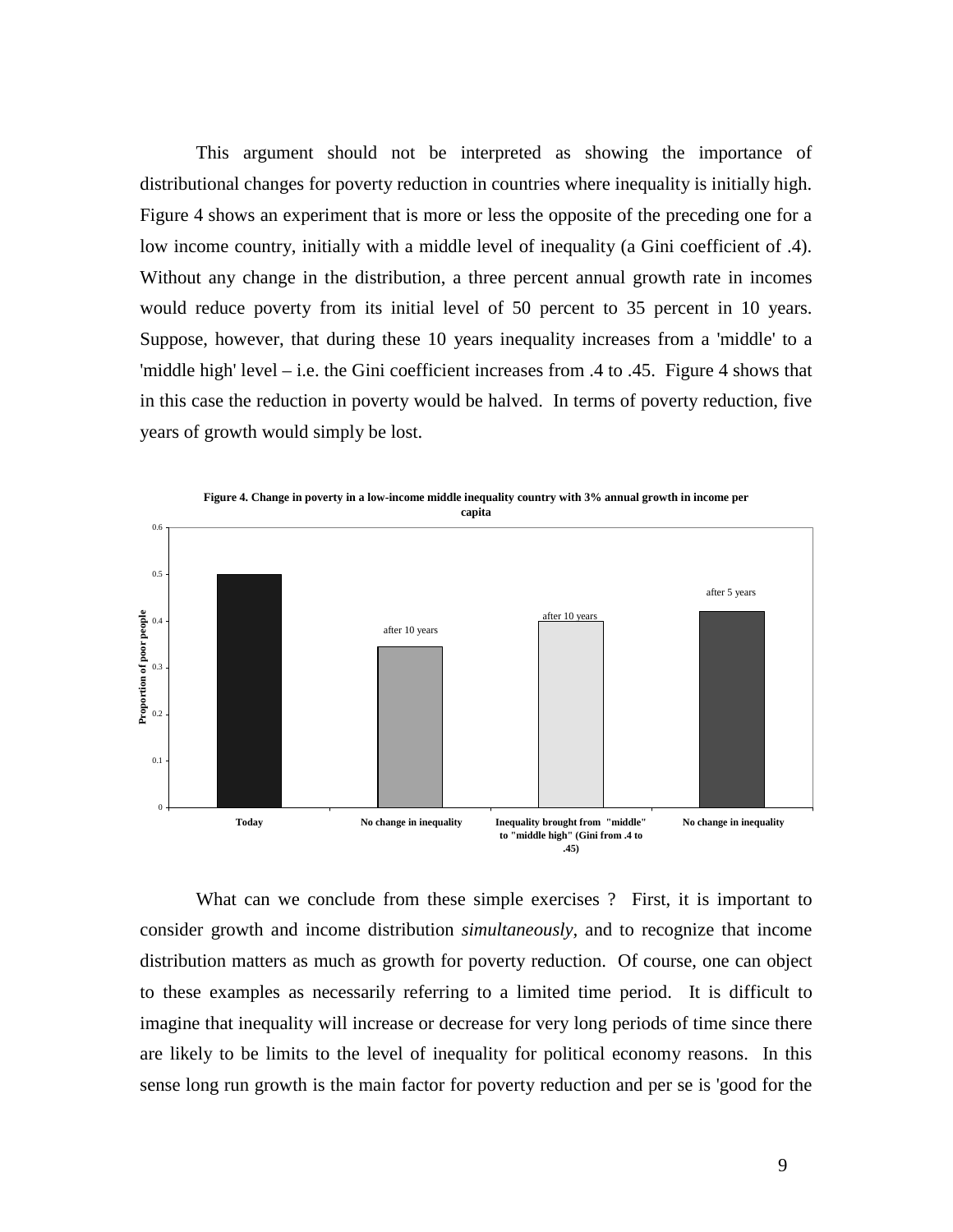poor'. However, development and poverty reduction goals have specific time horizons. The examples above show that inequality does change over time and that poverty reduction over a specific period may be endangered by adverse changes in distribution.

A second lesson to be drawn from the previous examples is that country specificity matters a great deal. The first two bars in Figures 3 and 4 show that the same growth rate causes different percentage changes in poverty in the two hypothetical countries. The growth elasticity of poverty is higher in the case of the middle-income country. Theory and evidence show that both the growth and distribution elasticity of poverty depend positively on the level of development and negatively on the degree of inequality, as noted above. Optimal growth-distribution strategies aiming at poverty reduction in a given time frame should therefore differ depending on initial conditions. For instance, it is likely that changing the distribution is probably more important for middle-income and inegalitarian countries, while growth is probably more important, in relative terms, for low-income and egalitarian countries. Also, the preceding point suggests that effective redistributive policies may in fact yield a double dividend: they reduce poverty today and accelerate poverty reduction in the future.

Knowledge of that identity linking poverty reduction, growth and distribution is certainly not sufficient to establish the optimal mix of growth and distribution oriented policies in a development strategy. It is also essential to know the relative cost of achieving progress on each front. Moreover, it is also fundamental to know what interactions there may be between the two types of policies. In the preceding examples combining growth and inequality reduction, a central issue is whether a three per cent annual growth rate in a given country may be obtained independently of the distribution of income, or whether such a growth rate is likely to cause changes in the distribution. Likewise, one may question whether the distributional changes considered in Figures 3 and 4 may impact negatively, or positively, on the rate of growth. This relationship between growth and distribution is discussed next.

## **Section 2. Two-way relationship between growth and distribution**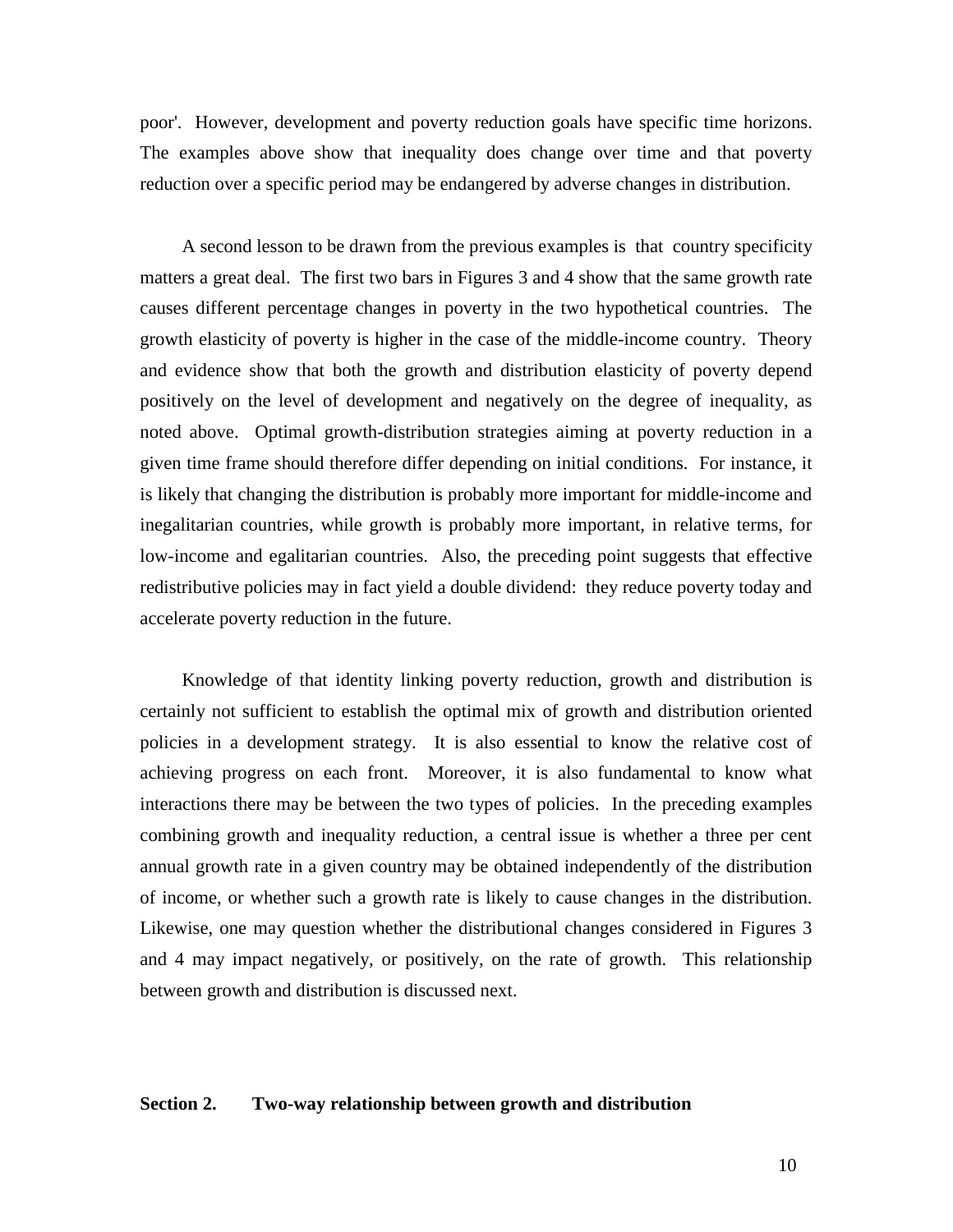This section focuses on the two-way relationship between growth and distribution. We know that economic growth modifies the structure of the economy and therefore may potentially affect the distribution of income and welfare. But is there any systematic pattern in that evolution? Does the initial level of inequality affect the rate of economic growth in a systematic way? If so, would progressive redistribution policies likely accelerate or slow down growth? The lessons from the literature on these questions, and possible implications for development strategies and redistribution policies, are briefly summarized below.

### **A. Effects of growth on distribution**

There are many channels through which economic growth may modify the distribution of income and welfare, and much effort has been devoted to formalizing the corresponding economic mechanisms. In the process of development economic growth modifies the distribution of resources across sectors, relative prices, factor rewards (labor, physical capital, human capital, land, etc…); and the factor endowments of agents. These changes are likely to directly impact on the distribution of income, regardless of whether factor and goods markets are perfect or not. In effect, ever since Kuznets and Lewis the theoretical constructs about the effect of growth on the distribution of income focused on one or several of these basic mechanisms. Labor-market imperfections and productivity differentials across sectors with changing importance in the economy were the main theoretical explanation of Kuznets' celebrated inverted-U curve relating inequality and development almost 50 years ago. Individual accumulation behavior and subsequent aggregate changes in factor rewards due to the falling marginal product of capital explained the same evolution in Stiglitz' (1969) neoclassical model of growth and distribution. Since then, many other channels based directly or indirectly on these basic mechanisms – the 'segmentation' of the economy and changes in prices and factor rewards - have been uncovered, which do not always lead to the inverted-U effect of growth on inequality.

Institutional change is also closely linked with the process of economic growth in the sense that growth tends to modify institutions, social relations, culture, etc. Various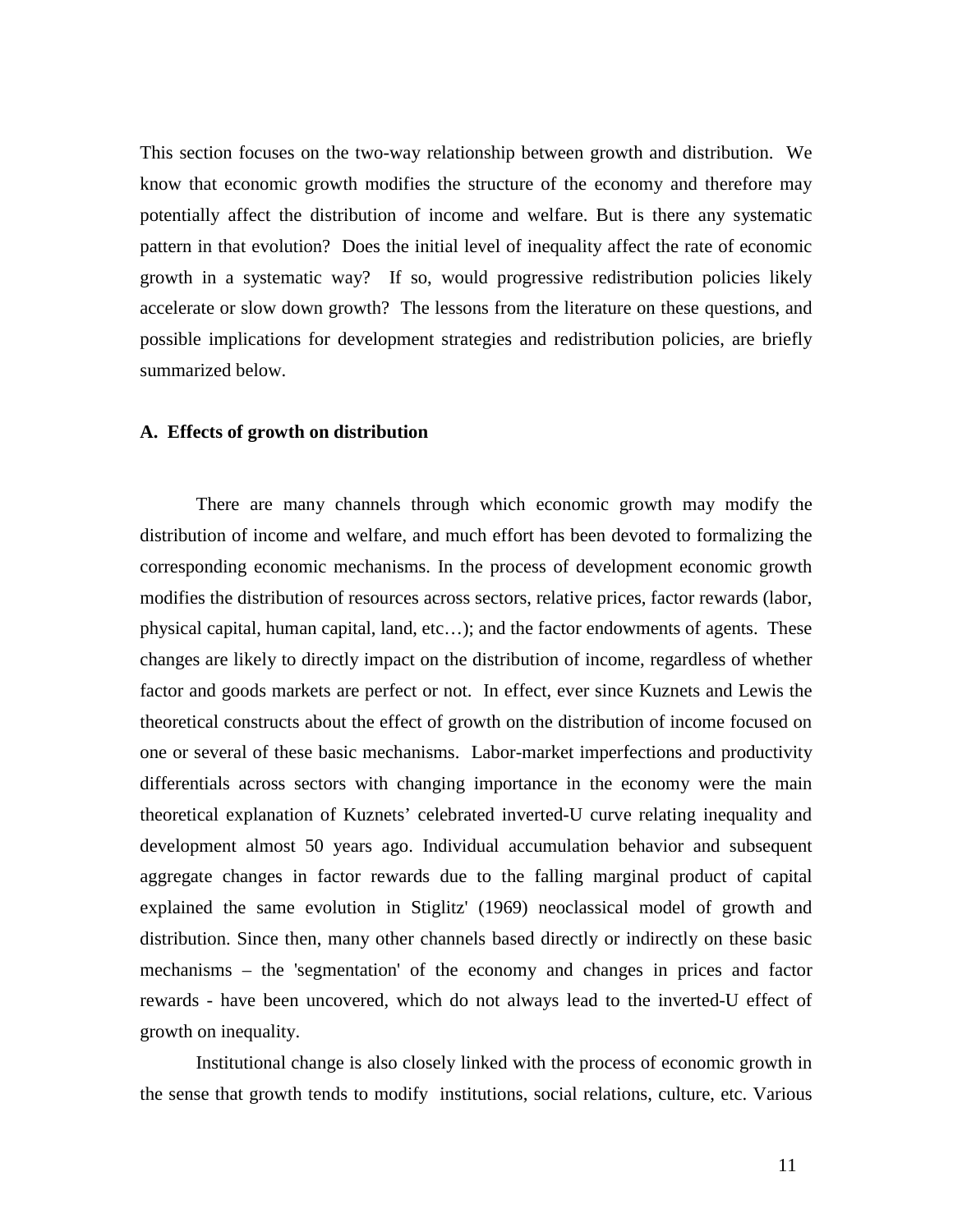hypotheses have been made on the way in which this process is taking place. The most simple mechanism is through non-homothetic preferences. As income grows the demand for social services changes. For instance, people become politically more active, as in Justman and Gradstein (1999), and change the distribution of political power and the evolution of institutions. Within the influential framework proposed by North (1990), it may also be held that transaction costs which may prevent institutional changes become increasingly affordable with economic growth. More directly, it may also be observed that the process of urbanization that accompanies development comes naturally with an evolution of social relations in the population, for instance a greater perceived need for coordination.

Taken together, do these various effects of growth on the structure of society, drawn from economic theory, lead to a clear evolution in the distribution of resources? Has the inverted-U curve that Kuznets identified, regarding the historical evolution of inequality across countries and explained by the sectoral reallocation of the population in the development process, become a universal principle? Or is development and the evolution of distribution country-specific? This question dominated the debate on development during the 1970s and the beginning of the 1980s. There was a period during which it seemed that the inverted-U hypothesis was verified across countries at different levels of development — see in particular Paukert (1973), Chenery and his collaborators, including Ahluwalia (see e.g. Ahluwalia 1976 and Ahluwalia, Carter and Chenery 1976). As more and better data became available, however it appeared that this empirical relationship, while perhaps valid across countries in the 1970s, did not fit the subsequent evolution of inequality observed in a sample of countries.<sup>4</sup>

The best illustration of this is provided by a thorough analysis of the database on distribution assembled by Deininger and Squire  $(1996)$ .<sup>5</sup> Figure 5 summarizes the results they obtained. Data come from an unbalanced panel, with several observations for each

<u>.</u>

<sup>&</sup>lt;sup>4</sup> Using an unbalanced panel of data in developing countries, Bourguignon and Morrisson (1998) show that the inverted-U hypothesis was probably valid in the 1970s but not in later periods as additional countries were added to the original sample.<br><sup>5</sup> Deininger and Squire (1996) use a secondary and problematic database combining estimates published in

studies on distribution from many countries. This should not, however, interfere with a check on the validity of the inverted-U hypothesis, since measurement errors affect the variable to be explained, i.e. inequality. See Atkinson and Brandolini (2000) for a critical analysis of the database.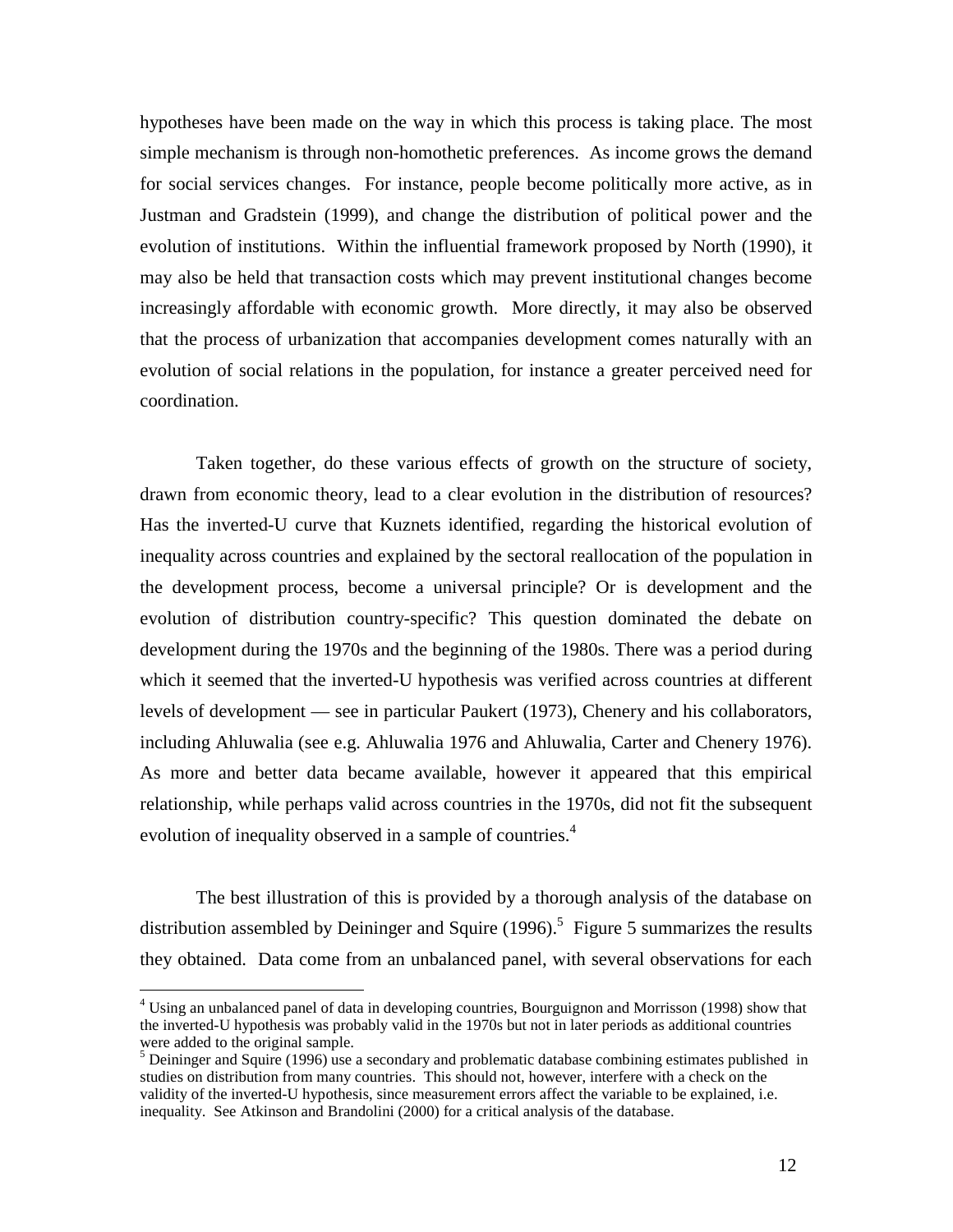country at approximately 10 year intervals. When all the observations are pooled together and a simple regression of the Gini coefficient over income per capita and the inverse of income per capita is run, then a clear inverted-U curve is obtained. However, the curvature loses significance when the estimation is made on decadal differences for each country in the sample, that is to say when only time changes are taken into account. In effect, one can see in Figure 5 that the maximum difference in the Gini coefficient across development levels is now at most 2 percentage points, when it was approximately 5 percentage points before. Finally, when fixed country effects are introduced in the original estimate, so that all countries are assumed to follow parallel paths rather than the same path, then the inverted-U shape disappears. In effect the curve becomes practically flat, and even the decline in inequality for low incomes fails to be statistically significant.

These results certainly do not imply that growth has no significant impact on distribution. Rather they indicate that there is too much country specificity in the way growth affects distribution for any generalization to be possible. Indeed, case studies, as opposed to cross-sectional studies, show that distributional changes have very much to do with the pace and structural features of economic growth in the period under analysis. Even in cases where no apparent change in distribution has taken place, growth has in general tended to counteract long-run socio-demographic trends in inequality. The case of Brazil is a good illustration of this point. According to a recent study by Ferreira and Paes de Barros (1998), inequality did not change between 1976 and 1996, whereas mean income per capita increased overall by a few percentage points. Prima facie, this suggests that sluggish growth in Brazil had no impact on income distribution. Deeper analysis shows, however, that there were some socio-demographic forces that should have contributed to a drop in inequality during that period, this being the case in particular of the drop in fertility and average family size among poor people as well as progress achieved in education. From this evidence, it might be inferred that slow growth was indeed responsible for an increase in inequality that offset the effect of those equalizing socio-demographic forces. In effect, a more detailed analysis shows that a major factor towards more inequality was the difficulty faced by the poorest households

13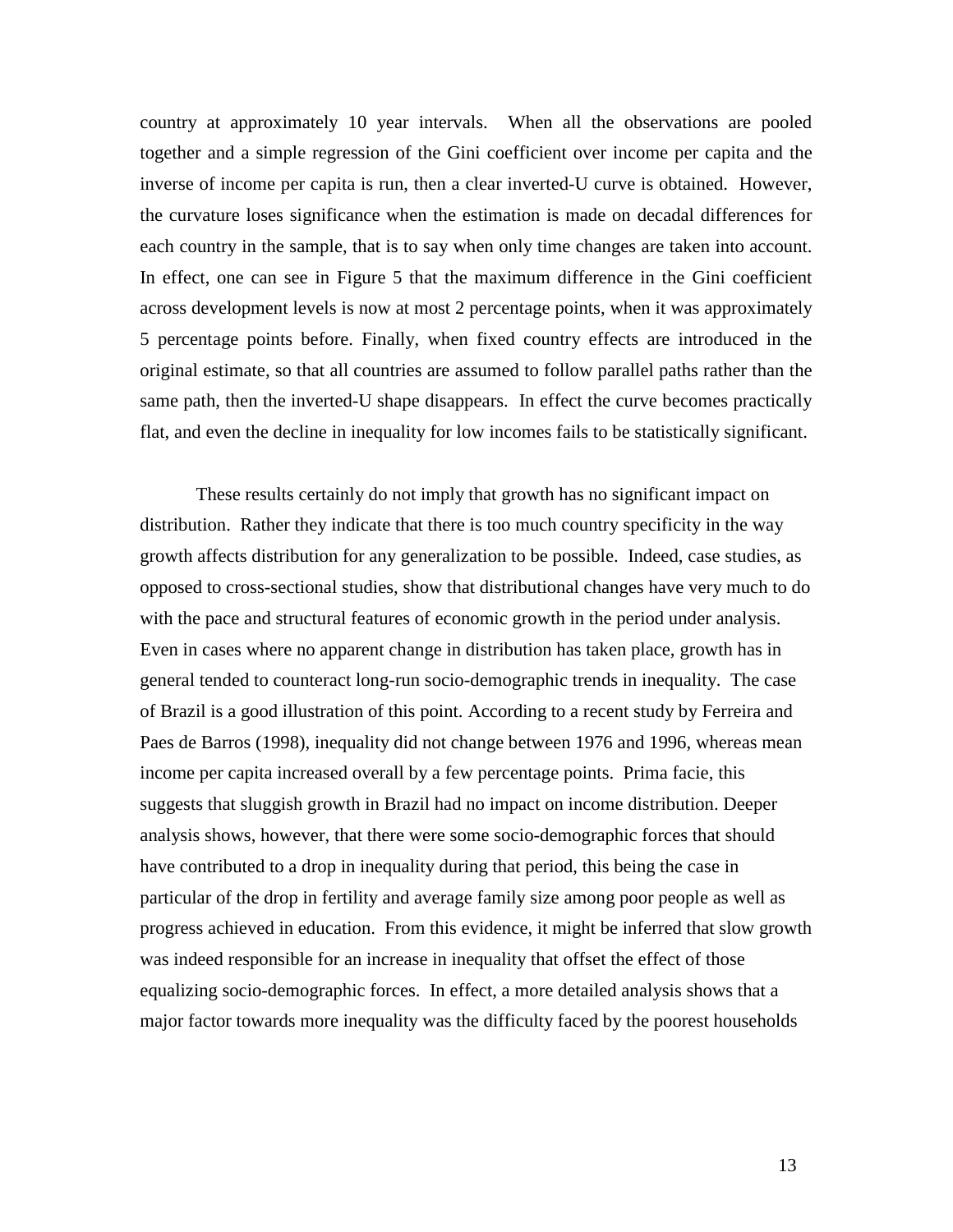in incorporating themselves to the labor market, an obvious consequence of slow growth.<sup>6</sup>

More case studies of the preceding type are certainly needed to deepen our understanding of the distributional consequences of growth – or stagnation. The country specificity of that relationship is encouraging in two respects. First, from an analytical point of view, it may mean that the various channels identified by economic theory for the effect of growth on distribution are indeed valid, but their relevance depends on the initial conditions. If so, it is hoped that further detailed case studies will serve to check the effectiveness of these channels. Second, from a policy point of view country specificity may also mean that there is ample room for policy intervention in determining the distributional consequences of growth. A number of development strategies involving different "mixes" of growth and distribution have been proposed in the last three decades, e.g. redistribution with growth, pro-poor growth, etc. (see Bourguignon 1998; Rodrik 2003). It may be the case that some countries have deliberately chosen a particular strategy, or that one strategy was easier to implement than another given initial conditions. The important point is that even if growth may have some automatic effects on distribution through different channels, the importance of these channels can likely be modified by policy choices. Put more directly, redistribution undertaken alongside the development process may help modify potentially adverse primary distributional effects of growth.

# **B. Effects of inequality on the rate of growth**

The preceding discussion is only one side of the relationship between growth and distribution. The other side, which is related, is that leading from inequality to growth. The dominant view today is that inequality is not a final outcome of growth but plays a central role in determining the rate and pattern of growth. This line of enquiry was pioneered by Galor and Zeira (1993), soon followed by the empirical papers of Persson and Tabellini (1994) and Alesina and Rodrik (1994) who were the first to point out that initial inequality seemed to be empirically associated with lower growth rates.

<sup>&</sup>lt;sup>6</sup> For more case studies of this type see Bourguignon, Ferreira and Lustig (2003) as well as the general discussion in Bourguignon (2004).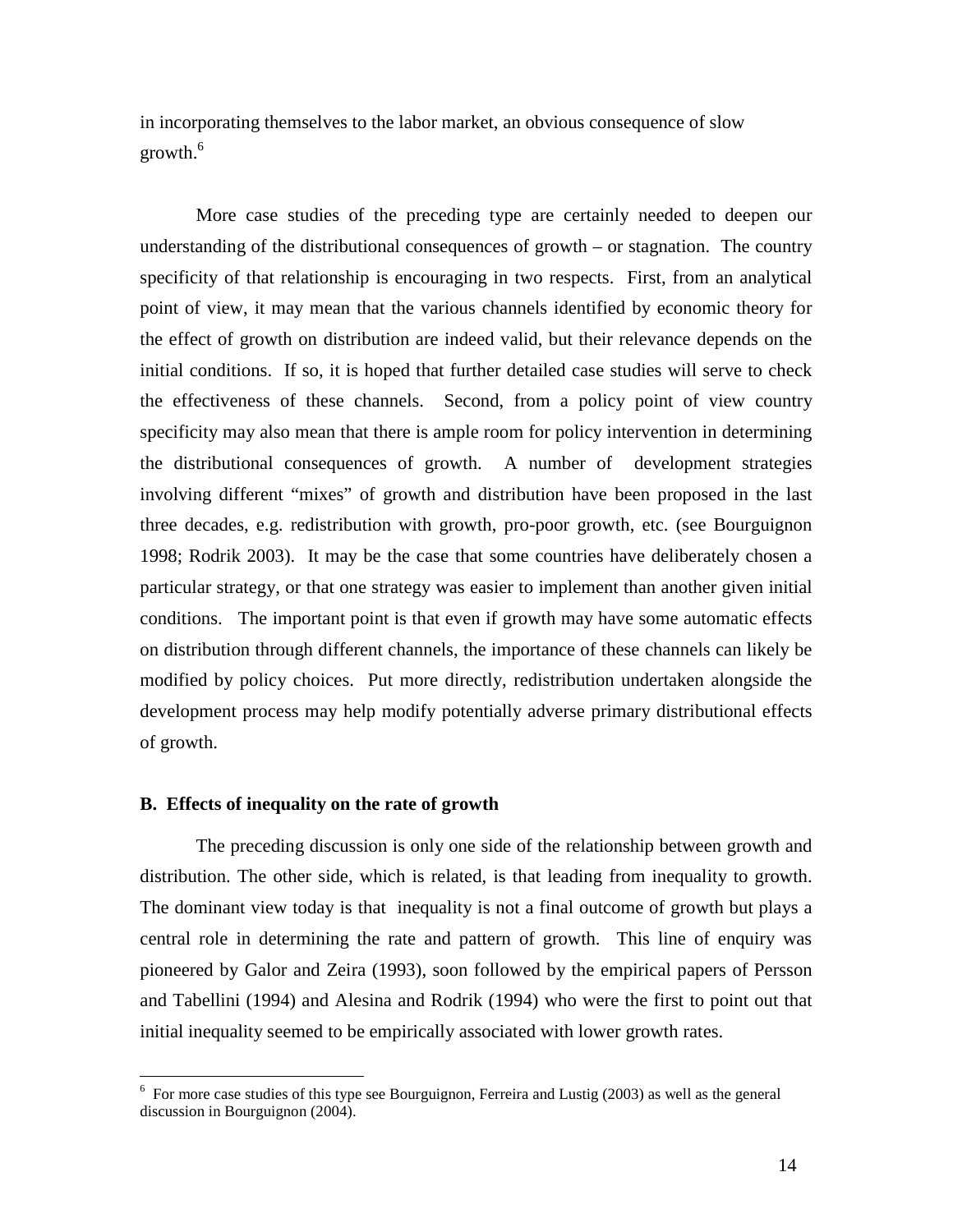This literature has proposed several hypotheses which could explain why progressive redistribution may be growth-enhancing. First, credit market imperfections may explain that redistributing capital from capital-rich enterprises or individuals to capital-poor and credit constrained people increases efficiency, investment and growth. Second, political economy arguments have been proposed. Too much inequality in a redistributive democracy leads to more redistribution and less capital accumulation. Alternatively, too much inequality may lead to social tension expressed through collectively organized or individually-led violent redistribution. Other hypotheses (economies of scale in goods markets, etc.) have also been put forward in the literature. These various hypotheses are briefly discussed below.

## **Credit Market Imperfections**

Broadly speaking, these hypotheses predict a negative correlation between *wealth* inequality and economic growth based on a very simple mechanism. If rich individuals in a society have access to a credit market with an annual rate of interest of 10 percent, while the poorest face a 50 percent interest rate for lack of collateral, all projects with a rate of return 10 percent or higher will be undertaken by individuals in the first group. But in the second group, only projects with a 50 percent rate of return or higher will go forward. Projects with rates of return just below 50 percent – and above 10 percentwould be forgone by members of that group. However, if some wealth were redistributed from the first to the second group, poorer individuals would have less need to borrow and could undertake projects promising a rate of return slightly below 50 percent. In this case, redistribution from rich to poor would actually generate more investment, and/or a higher rate of return of capital.

This argument, adapted from Piketty (1993), can be applied to several situations. The key point is that poor people cannot borrow as they lack collateral, face imperfect credit markets, or their poverty prevents them from seizing investment opportunities that would benefit both themselves and society. For example, poor people cannot offer their children a good education, cannot obtain loans to start a business, or cannot afford insurance, however profitable their enterprises may be. Countries with a high poverty headcount, or an unequal distribution of wealth, thus underutilize their productive and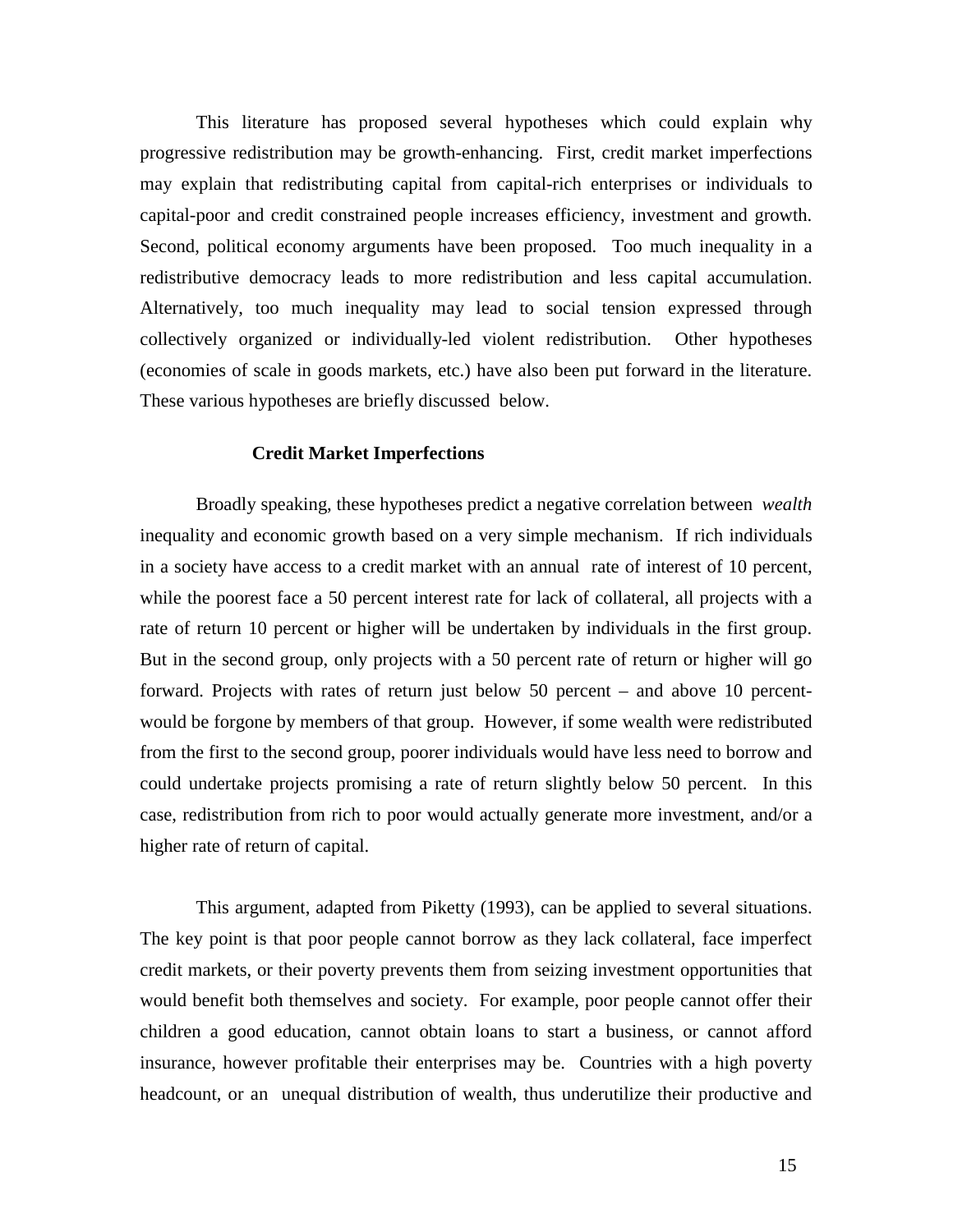growth potential to a greater degree than countries with fewer poor people or with a more equitable distribution.

Formalized versions of this argument are found in the models of Galor and Zeira (1993), Banerjee and Newman (1993), Aghion and Bolton (1997) and others. In these models, credit is rationed because of asymmetric information. This affects the ability of poor people, and possibly of the middle class, to freely choose occupations or investments, thus influencing the evolution of inequality and output. Some models (e.g., Banerjee and Newman 1993 and Galor and Zeira 1993) assume that indefinite accumulation of wealth is not possible so that the "poverty trap" persists over the long run. By contrast, if there is no exclusion, inefficiencies are temporary. People will save and their wealth will increase over time. Sooner or later they will be free of the credit constraint, because they will all have sufficient collateral to be entrepreneurs or to send their kids to secondary school and college if they so wish (Ray 1998).

These models have nothing to say about how high inequality comes about historically in the first place, but they do suggest that a history of high inequality may persist indefinitely, carrying with it inefficiencies in production and slower growth. The same economy would exhibit different rates of growth if it were possible to redistribute wealth at no cost.

#### **Redistribution in a Democratic Context**

A second strand of literature predicts a positive correlation between inequality and average tax rates. It is through this channel that early empirical studies (e.g., Persson and Tabellini 1994; Alesina and Rodrik 1994) attempted to explain why greater inequality leads to lower growth. When political rights to vote are extended to the majority of the population, the amount of redistribution is decided by the median voter and this determines directly or indirectly the rate of growth of the economy. The hypothesis of these models is that, first, more unequal societies generate more redistribution than more egalitarian ones, and second, that redistribution diminishes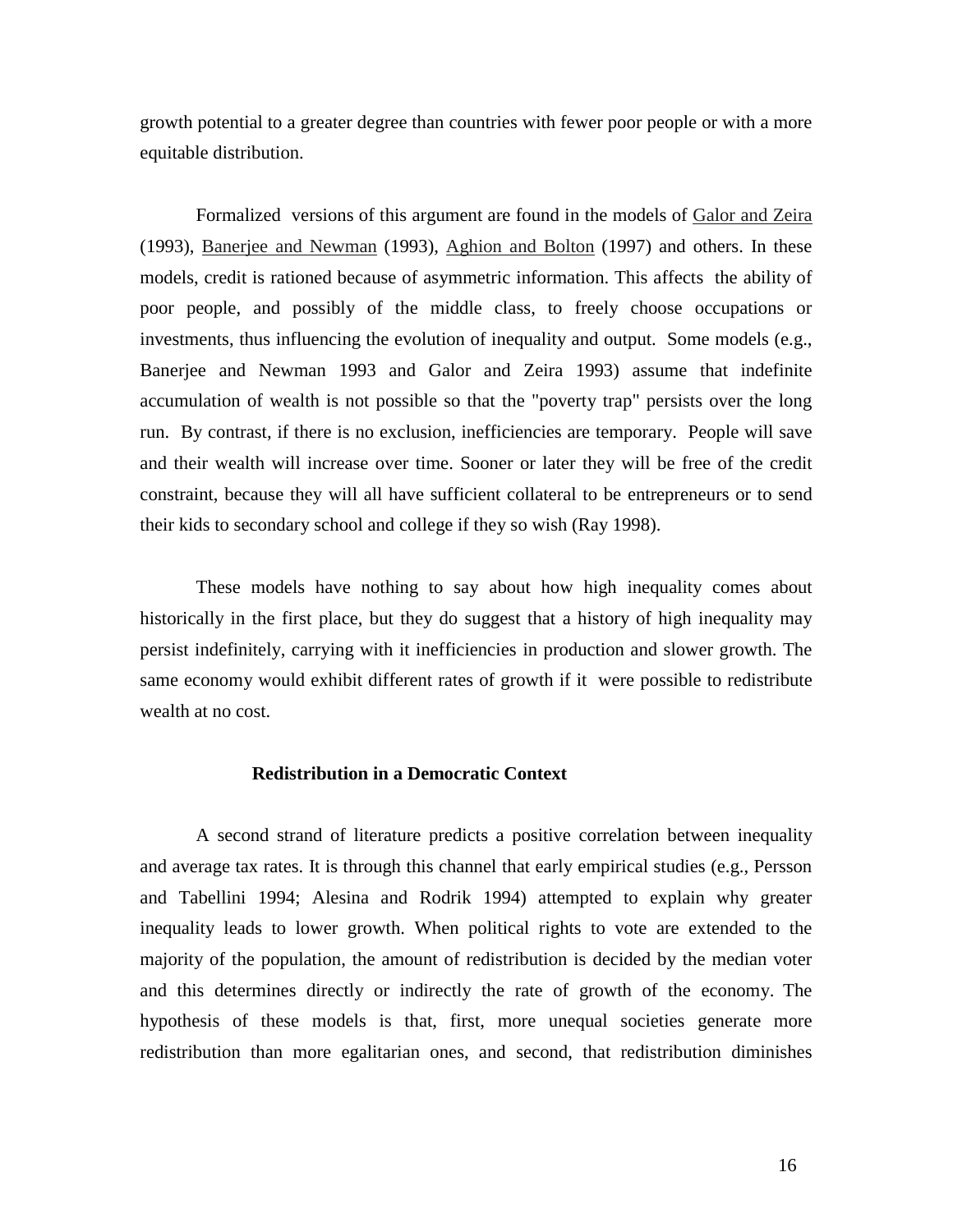**Figure 5. Cross-country estimates of the Kuznets curve (Deininger and Squire, 1996)**



 **Redistribution through Social Conflict** 

Social conflict and political instability are other channels which may relate inequality to efficiency or growth. Alesina and Perotti (1996) argue that inequality can lead to less political stability, and this in turn can lead to sub-optimal investment levels. Rodrik (1998) finds that countries that experienced the sharpest drops in growth after 1975 were those with divided societies and with weak institutions, and this cripples the ability of their political systems to respond effectively to external shocks. Violence levels, as measured by recorded homicide rates, have recently increased sharply in the two most unequal regions in the world (Latin America and sub-Saharan Africa), and in the region where growth has been the fastest (Eastern Europe, Russia and Central Asia). Bourguignon (1998) and others have documented the growing importance of the social and economic burden imposed on society by this rising violence, both in terms of the direct costs in lives and medical resources, and in terms of the opportunity costs of (both public and private) resources diverted from other activities towards preventing and fighting crime.

This argument is developed in Benabou (1996).

<sup>&</sup>lt;sup>8</sup> A new class of model is obtained by endogenizing the 'decisive' voter. See for instance, Acemoglu and Robinson 1996; Ades and Verdier 1996, Robinson ,1998, Bourguignon and Verdier 2000a, 2000b.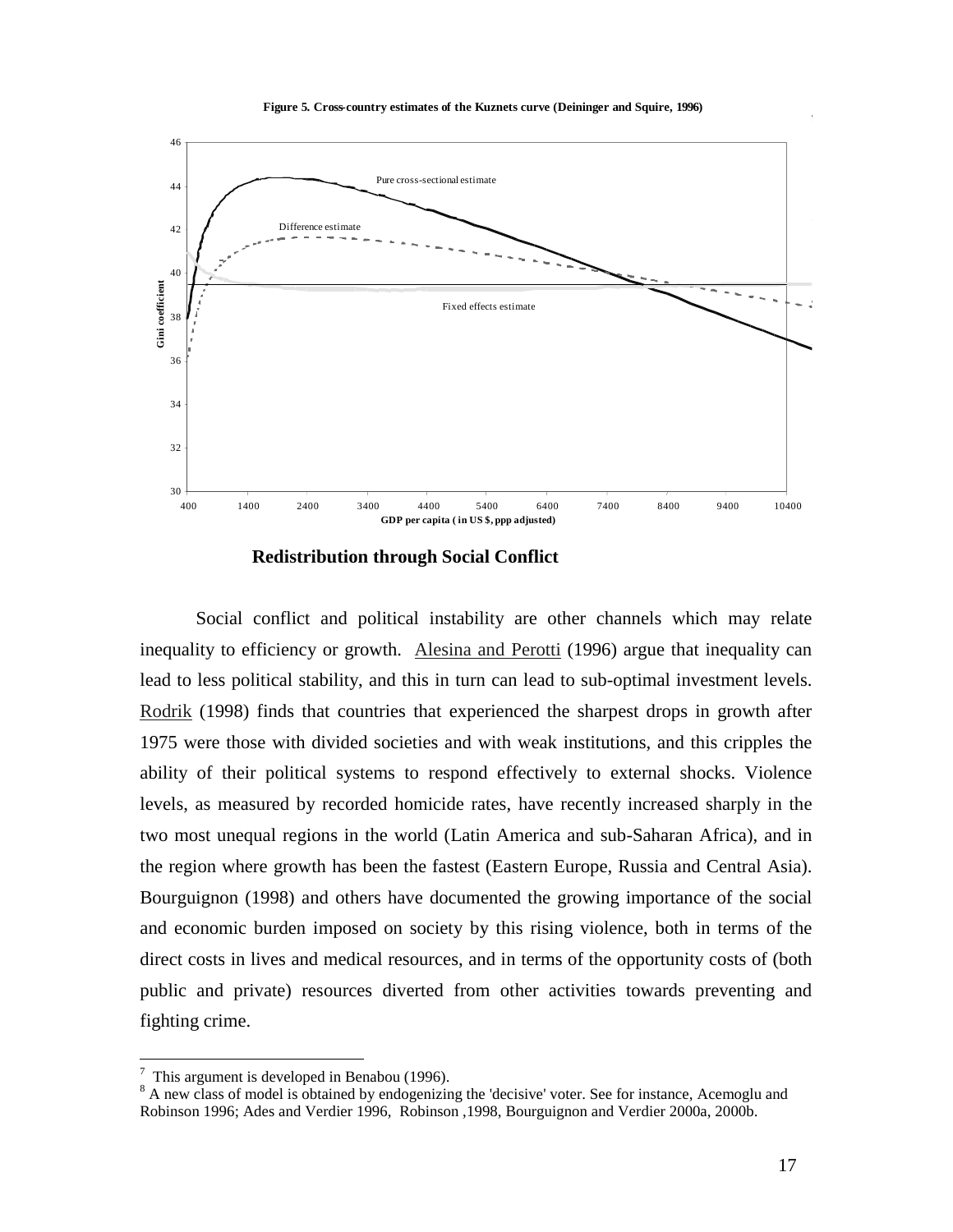Other theoretical arguments may be called upon to justify a negative relationship between the distribution of resources, economic efficiency and growth. One of them, which extends an argument developed in the 1970s, is based on the presence of economies of scale in some consumption goods which could not be exploited if inequality reduced the demand for these goods (see Schleifer, Vishny and Murphy 1989). But not all theoretical arguments go in the same direction. Indeed, the old Kaldorian argument that redistributing from rich to poor runs the risk of reducing the aggregate savings rate in the economy may certainly not be rejected on *a priori* grounds.

Tentative empirical verifications through "growth regressions", with inequality variables on the right hand side, have yielded ambiguous, or even contradictory results. Initial results based on pure cross-sections seemed to suggest that indeed more inegalitarian countries tended to grow more slowly over the last 20 to 30 years. But very similar problems arose as with the Kuznets curve. First, this result depended very much on the sample and the inequality data being used. Second, it turned out to be strongly influenced by country fixed effects. For instance, controlling for regions was sufficient to make inequality insignificant (see Deininger and Squire, 1998). Of course, fixed effects models were also estimated on the basis of decadal country data on growth and initial inequality (Forbes, 2000, Zou, 1998). However, the corresponding estimates then showed a positive association between inequality and growth, as with the Kaldorian argument. Overall, it is thus fair to say that available aggregate evidence is inconclusive.

It is also fair to say that panel data regressions, which may supposedly take care of fixed effect biases, ask too much from the data. To see this, it must be noted that it is not because inequality in year t is taken to explain growth between years t and t+10 that inequality may be considered as 'exogenous'. Some common unobserved determinants may actually be behind the two observations, and no convincing instrument may be available to correct for the resulting endogeneity bias. $9$  Being able to identify the effect of inequality on growth would thus require relying on truly exogenous innovations in the

<u>.</u>

 $9$  In this respect, it is not clear that lagged values of both inequality and growth used in GMM system estimates are valid instruments. They may also be influenced by the same unobserved variables as contemporaneous inequality and growth.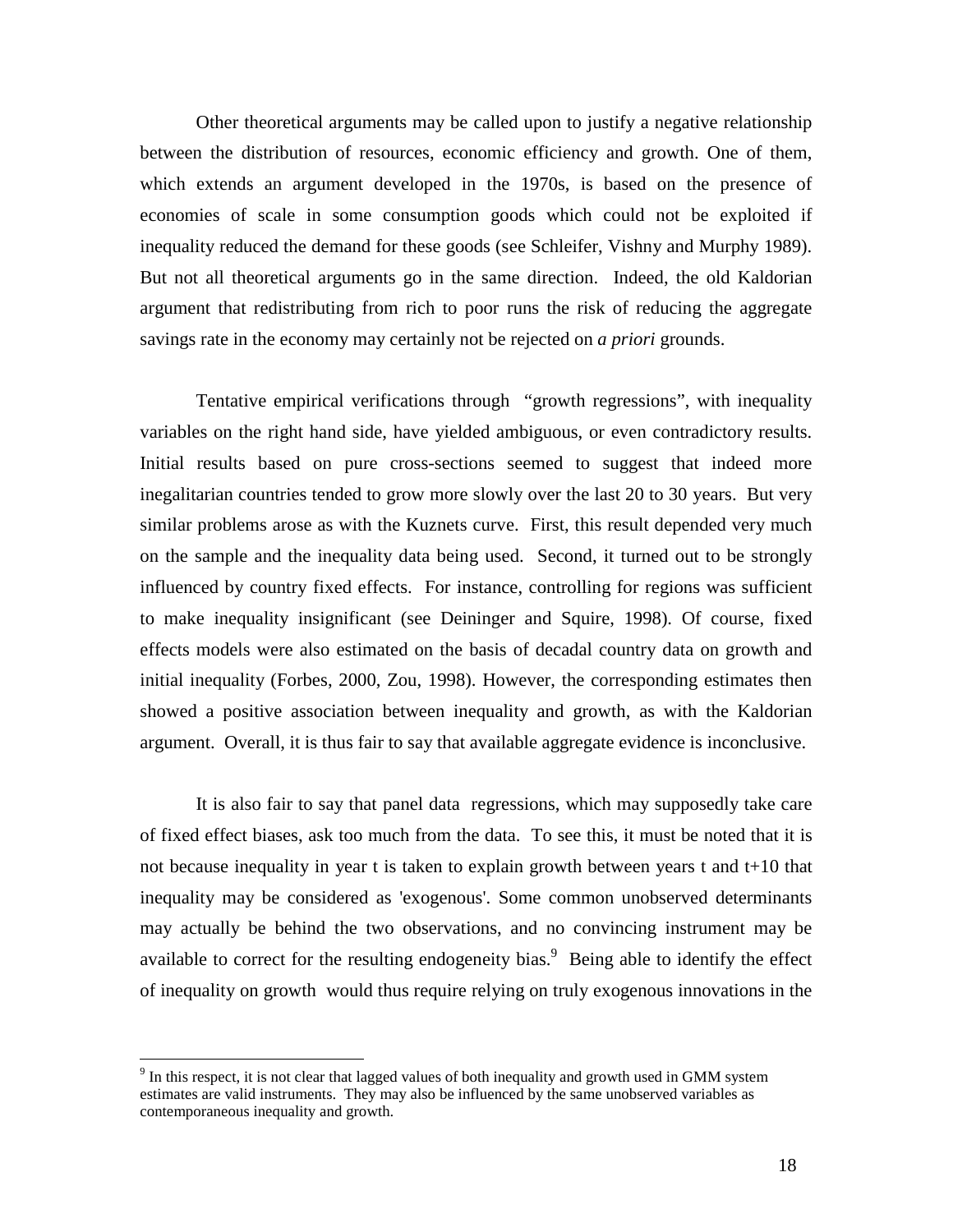inequality variables. But when and where did such an 'exogenous' change in inequality ever occur?

There are two ways out of this inconclusiveness of aggregate cross-country analysis. The first consists of trying to estimate 'structural' models of the inequalitygrowth relationship, including in the analysis of some formalization of the various hypotheses reviewed above on the distributional consequences of growth. This is a rather formidable task, and it is not clear that all the data necessary for such an ambitious analysis are available at present.

The second strategy is to check whether the micro-economic mechanisms behind the preceding hypotheses are verified or not, and then derive from this some rough estimate of the likely aggregate effect on growth of various types of redistribution. Concerning the credit market imperfection hypothesis, for instance, it would be sufficient to identify the difference between the marginal product of capital, possibly human capital, in the poorest segments of society, say in the informal sector, and in the rest of the economy. Some simple calculations should then permit getting an order of magnitude of the inefficiency of the economy due to the credit market imperfection and how much potential gain there may be in getting rid of that imperfection through wealth redistribution. This is probably the only way to confirm the theoretical assumption that too much inequality is harmful to growth, and tends to perpetuate itself.

#### **Conclusion: The scope for redistribution in development**

What does this imply for policy or, more precisely, for redistribution policy? At face value these arguments would lead to progressive redistribution of income over some time period which accelerates poverty reduction for given patterns and rates of growth, thereby yielding positive results. If one interprets literally the potentially negative relationship between inequality and growth, then this redistribution policy would enhance growth. It would then be sufficient to have at one's disposal policy instruments to guarantee that growth is pro-poor  $-$  i.e. that it reduces inequality  $-$  for a virtuous circle to start and lead progressively to faster growth, declining inequality and accelerated poverty reduction.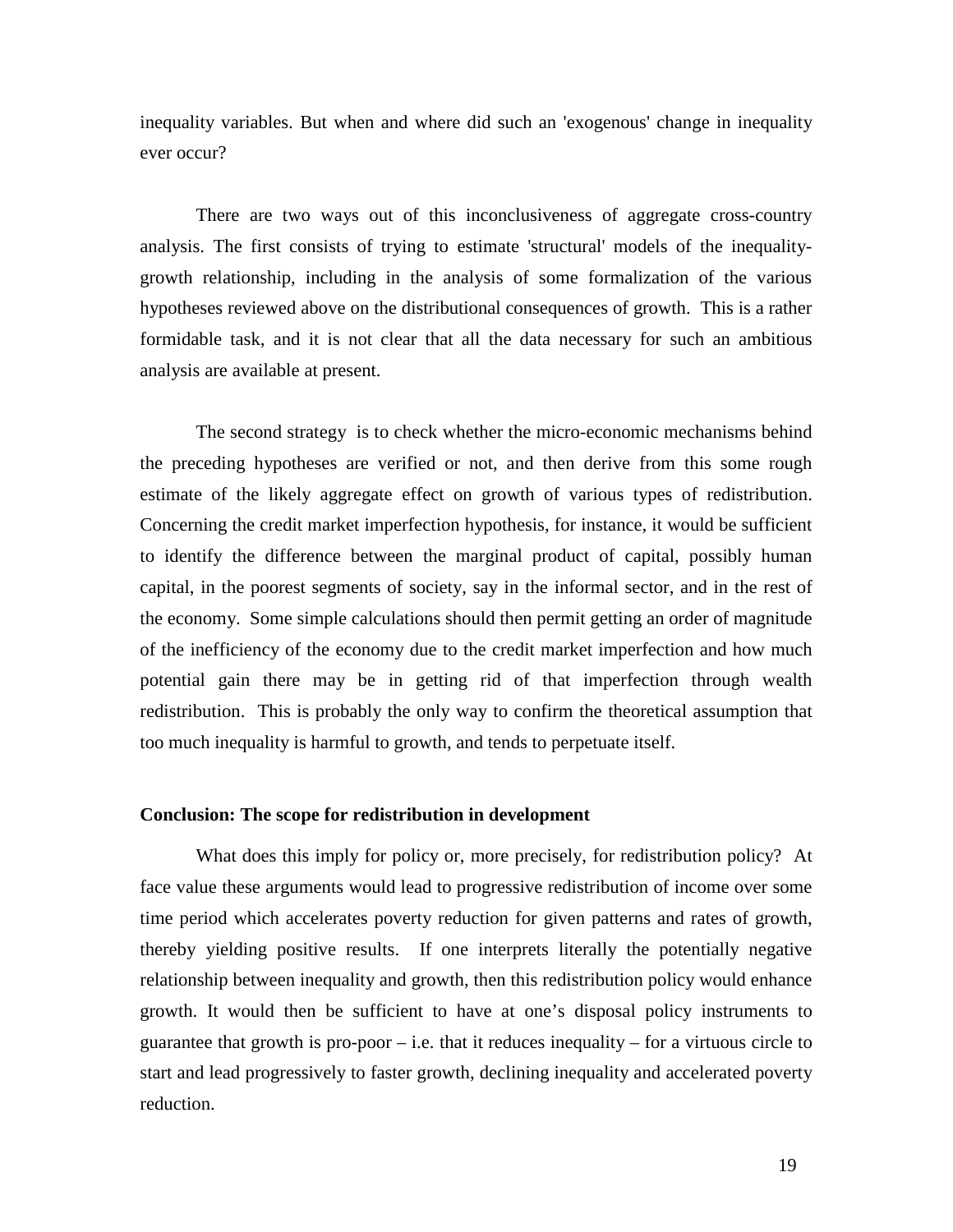Until recently, this was the interpretation given to the idea that indeed equality could be favorable to growth. "Reduce inequality through redistribution or through promoting 'pro-poor' growth and sustainable growth would settle". Unfortunately, this is not at all what can be drawn from the arguments invoked to justify that inequality is harmful to growth. The argument and its implications are slightly more subtle and it is worth having them clearly in mind.

The arguments summarized above tend to suggest that redistribution of 'wealth' from rich to less-rich people may have a positive impact on growth. This may occur by correcting credit market imperfections that would otherwise prevent some productive investments from taking place, by lowering the tax rate, or by freeing other distortionary income redistribution mechanisms. The important point here is that it is redistribution of *wealth,* not of income, that may produce this favorable effect on economic efficiency and growth. In fact, income transfers that are not lump-sum would have exactly the opposite effect on growth. By lowering the expected return from acquiring physical and human capital, they might distort the economy and reduce saving and investment, and therefore the rate of growth. In order to be efficient and growth-enhancing, redistribution should be concerned with wealth rather than current income or consumption expenditures.

It is doubtful that such direct wealth redistribution is feasible or without cost. Redistributing property can only be done under exceptional circumstances, which often involve political violence, and can hardly be considered economic policy options. Land reform is a case in point. Today, few programs would actually involve authoritarian land redistribution. Instead they are generally based on subsidized transactions in the land market. Typically, land is being bought from large landowners at what is thought to be the market price. It is then sold to landless peasants or smallholders with some kind of subsidized credit scheme. Overall, the whole operation is somewhere between a wealth and an income transfer. Taxes that are levied to finance credit subsidies are generally on the whole population and typically constitute an income transfer with obvious distortionary effects. The credit subsidy part clearly contributes to wealth accumulation among poor peasants.<sup>10</sup>

<u>.</u>

 $10$  For a comprehensive analysis of land reforms, see World Bank (2003).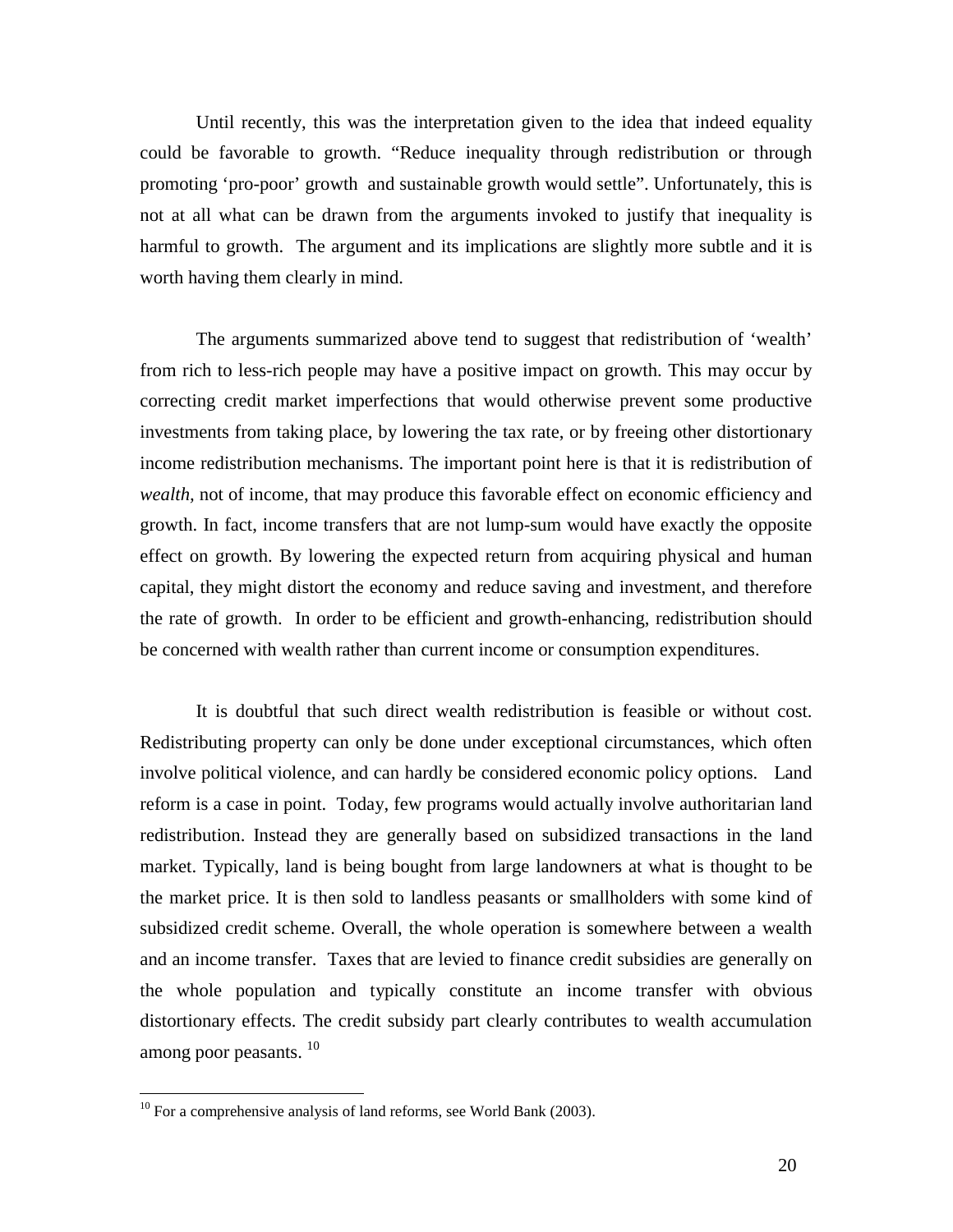More generally, it must be realized that there is a paradox in the theoretical arguments which show that wealth redistribution, but not income redistribution, enhances economic efficiency and growth. This is because redistributing wealth generally involves some non-lump sum income transfers, which may have negative effects on efficiency and growth. In the long run, the positive wealth effect may be stronger than the negative income effect. This is likely to depend mostly on the relative importance of the wealth accumulation part of the redistribution policy being considered. In fact, even pure income transfers generally have some spill over effects on wealth accumulation. This issue is addressed by the recent use of so-called 'smart transfers' (see below).

Are pure income transfers really so bad? It is true that until recently the conventional wisdom emphasized the negative effects of income transfers due to their adverse incentive effects on the supply of labor and the savings of transfer beneficiaries and tax payers. These effects are reinforced by the natural leakage of benefits to non target groups. As discussed by Ravallion (2003b), this conventional wisdom is now being questioned, partly as a result of the studies reviewed above and partly because new empirical findings have emerged.

To the extent that beneficiaries may improve their standard of living, income transfers may contribute to the accumulation of human capital among them. Their nutrition could improve, for example. Under these conditions, apparently 'pure' income transfers in effect lead to some particular wealth accumulation among the poor.

Another channel through which income transfers may affect the assets owned by poor people is through insurance. Indeed, many economists now consider that in the presence of a high and possibly increasing macro-economic volatility, targeted transfers can be useful instruments for "social protection". They may also contribute to pro-poor growth (i.e. growth that reduces poverty) by avoiding dis-savings, for instance by taking children out of school or by helping credit-constrained poor people to be productive workers or take up productive opportunities for self-employment.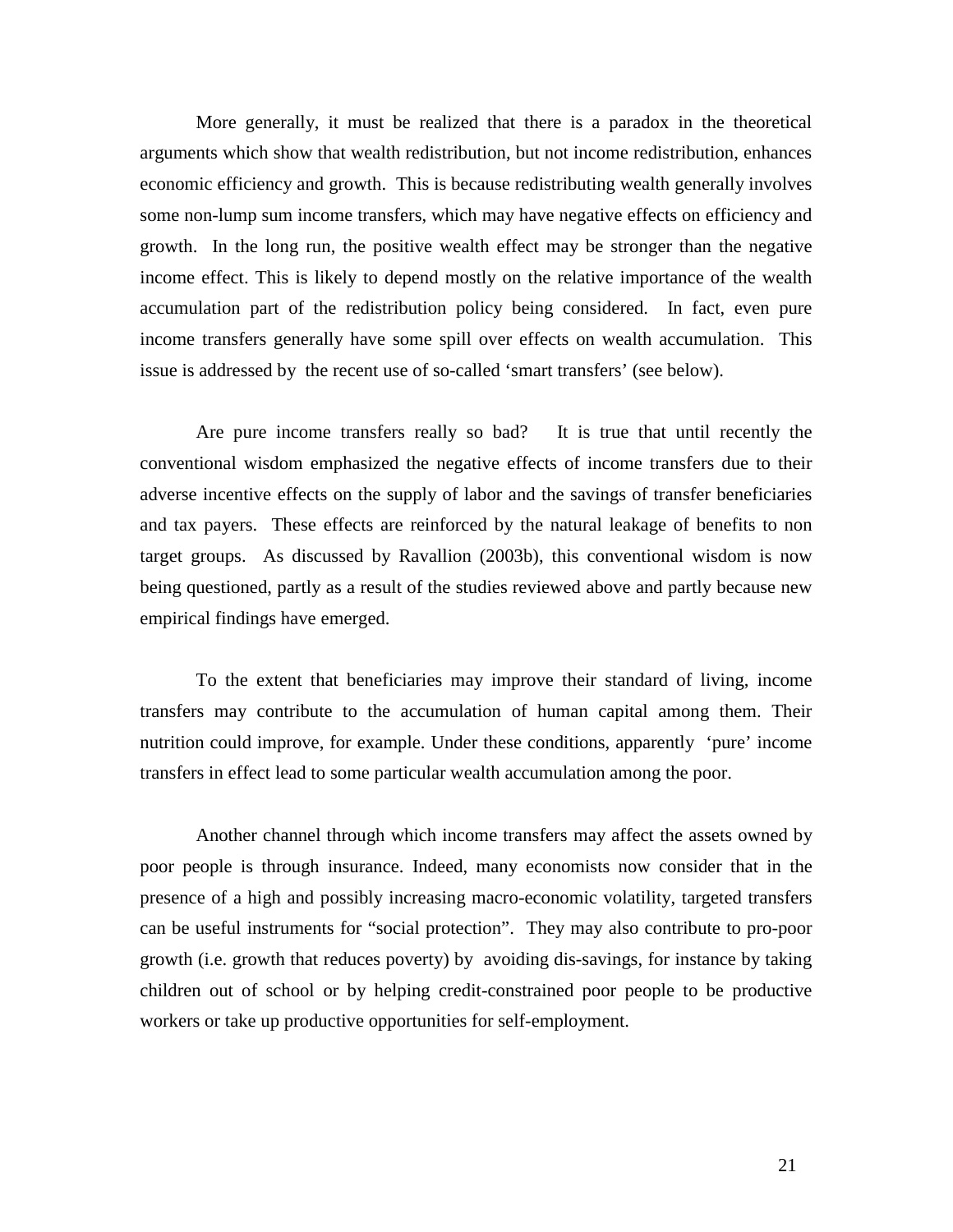Strong arguments can also be made in favor of "smart transfers", such as Mexico's Progresa/Oportunidades and Brazil's Bolsa Escola/Bolsa Familia. These are essentially means-tested income transfer programs, with some additional conditionality built in. Benefits are conditional on children attending school and visiting a medical center regularly. These programs are pure income transfers for those households that would have sent their children to school and to the doctor anyhow. Yet, they effectively contribute to human capital accumulation for the other families – provided, of course, that the supply of education and health services matches the induced increase in demand. A serious evaluation of these programs has showed that they were effective in raising school enrollment rates and health outcomes in the targeted populations. (Skoufias (2001) on Progresa, Bourguignon; Ferreira and Leite (2003) on Bolsa Escola and also the general discussion in World Bank (2003)).

That redistribution tools can be effectively used to modify the distribution of physical and human capital in the economy is an important piece of knowledge that should inspire policy makers. In view of the analytical framework developed in the preceding section, this means that possible adverse consequences of growth on the distribution of income may be corrected by redistribution at low cost, and possibly even at a negative cost. On the other hand, this redistribution is also likely to make future growth more favorable to the poorest segments of society. Interesting experiments are under way in various countries, and are being followed closely by researchers. Assessing the implications of these programs will take time and effort by the development economic research community. Existing results raise hope that the complementarity between growth and equity might be better exploited in development strategies.

Given the constraints faced by low-income countries, can efficient redistribution, work in practice? Much empirical evidence supports the theoretical arguments outlined above, but more research is needed on the role of targeted transfers in developing countries in order to answer this question. Specifically, we need to deepen our understanding of targeted transfers in the light of new theories on the social costs of uninsured risks, and of unmitigated inequalities.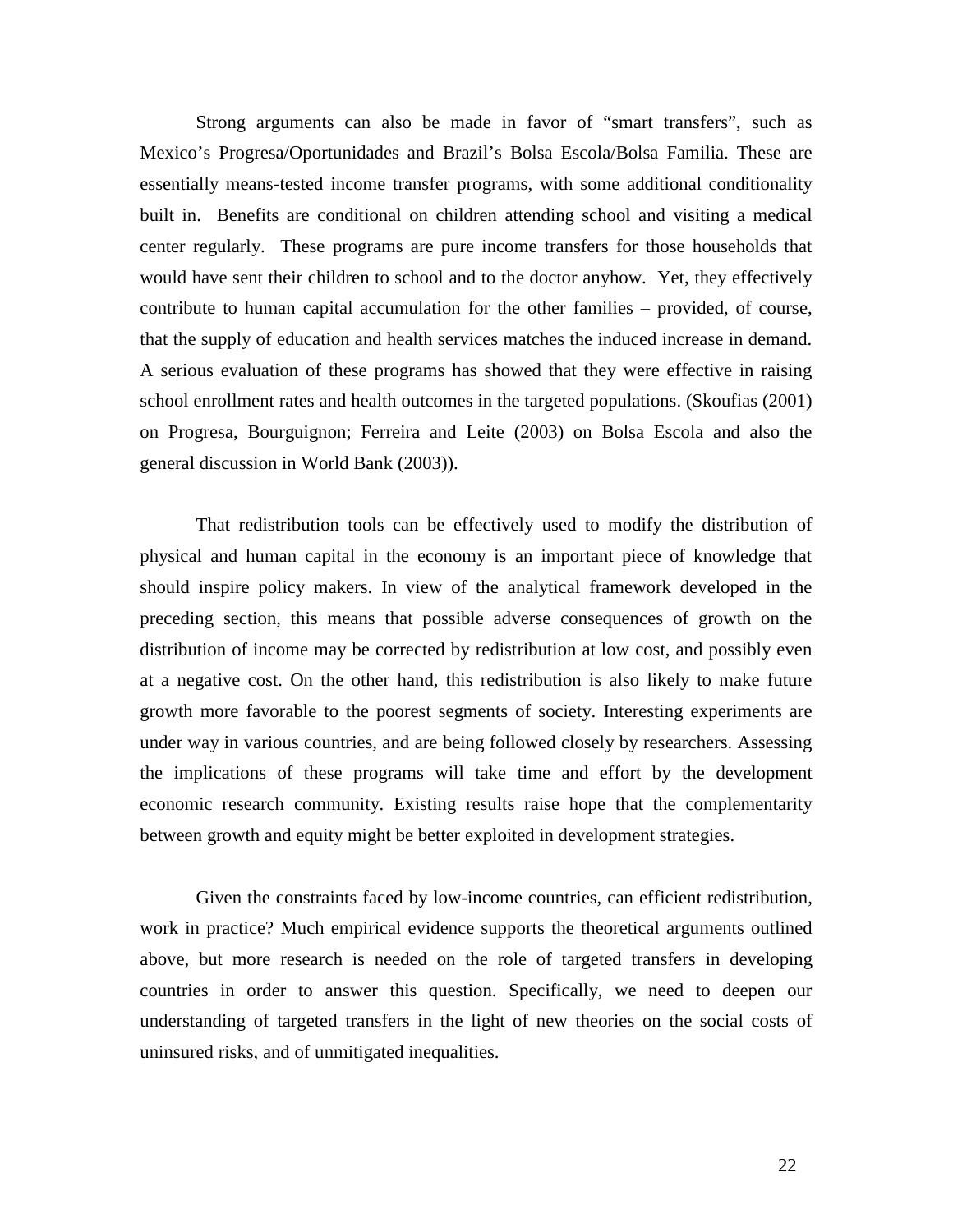What about asset redistribution programs? Their feasibility will be largely a function of the political context. Asset redistribution schemes have to conform with political realities. While social benefits would accompany any exogenous redistribution of wealth in slow-growing and authoritarian societies, this would clearly be opposed by the elites. Such a redistribution is thus an unrealistic option.

We have learned much about the political economy of asset redistribution in recent years. Redistribution may be necessary for growth. Fixed costs of education and liquidity constraints prevent the poor from becoming educated without transfers from the upper-income and politically active classes. But poor people are unlikely to mobilize to demand more transfers. Political participation depends on the educational level or income of economic agents.

Mechanisms of asset redistribution are more general than they appear. The mechanisms analyzed in the context of education and political rights in the previous section are relevant in other political economy contexts, such as trade reform or land reform. The arguments are in fact valid for any economic reform or policy that increases the economic payoff of the incumbent elite, but also reduces its political power by enabling new segments of society to be politically effective and to ask for downward redistribution.

Initial conditions matter. Initial income per capita levels (initial income inequality) affect positively or negatively the likelihood that a country will achieve democratization and its average rate of growth on any given time horizon. Initial per capita income levels (initial income inequality) affect positively or negatively the speed of (full) democratization of countries that are experiencing a democratic transition.

Social stratification cannot be separated from changes in political institutions. The elite in power may favor the emergence of a middle class purely for reasons of political economy. Under some circumstances the elite group may have incentives for strategically "promoting" the creation of a restricted middle class by providing education. This allows them to reap the benefits of higher economic growth triggered by the accumulation of human capital, while at the same time mitigating the likelihood of expropriation after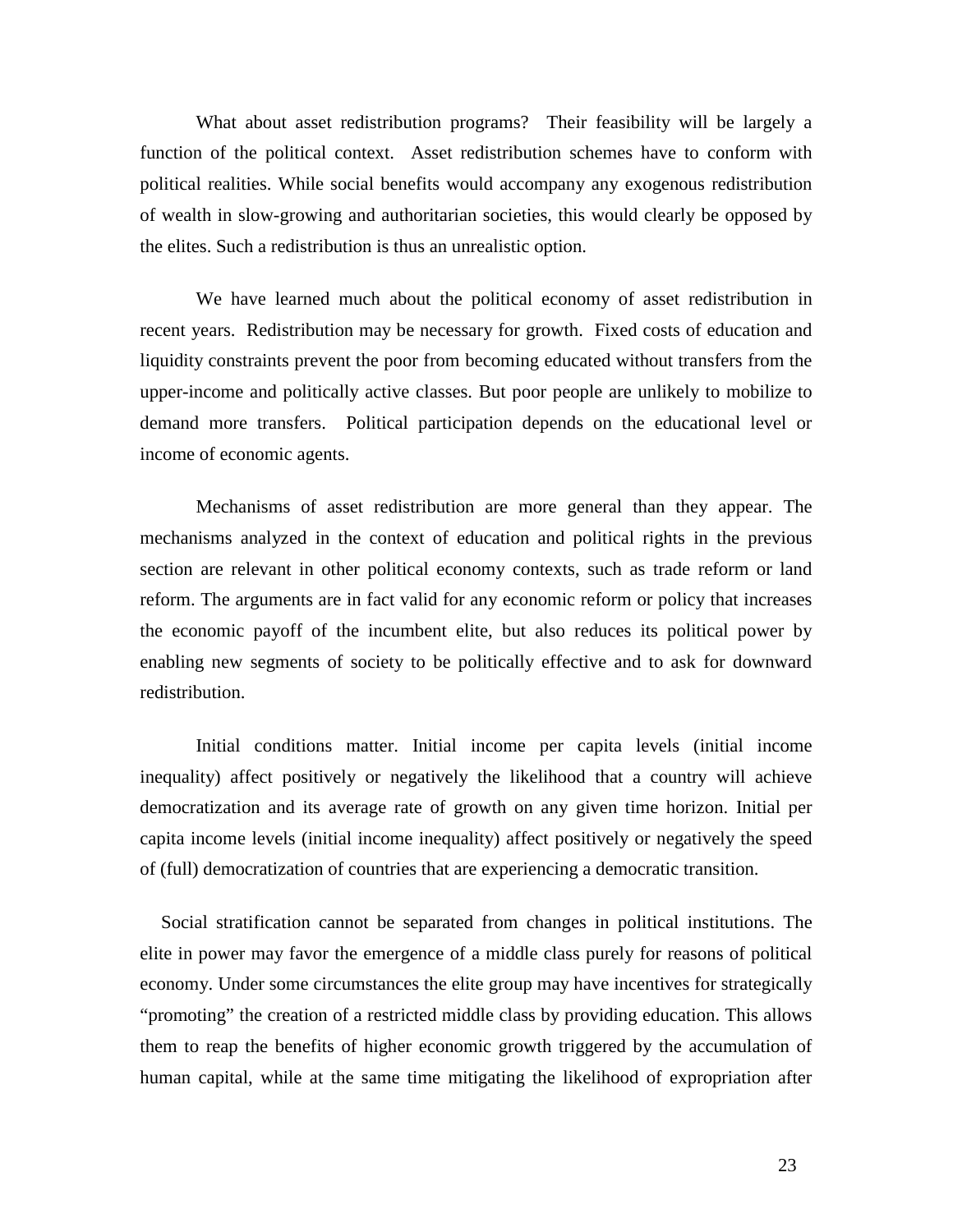partial or full democratization. The process of social stratification thus cannot be separated in a historical perspective from the process of political transition.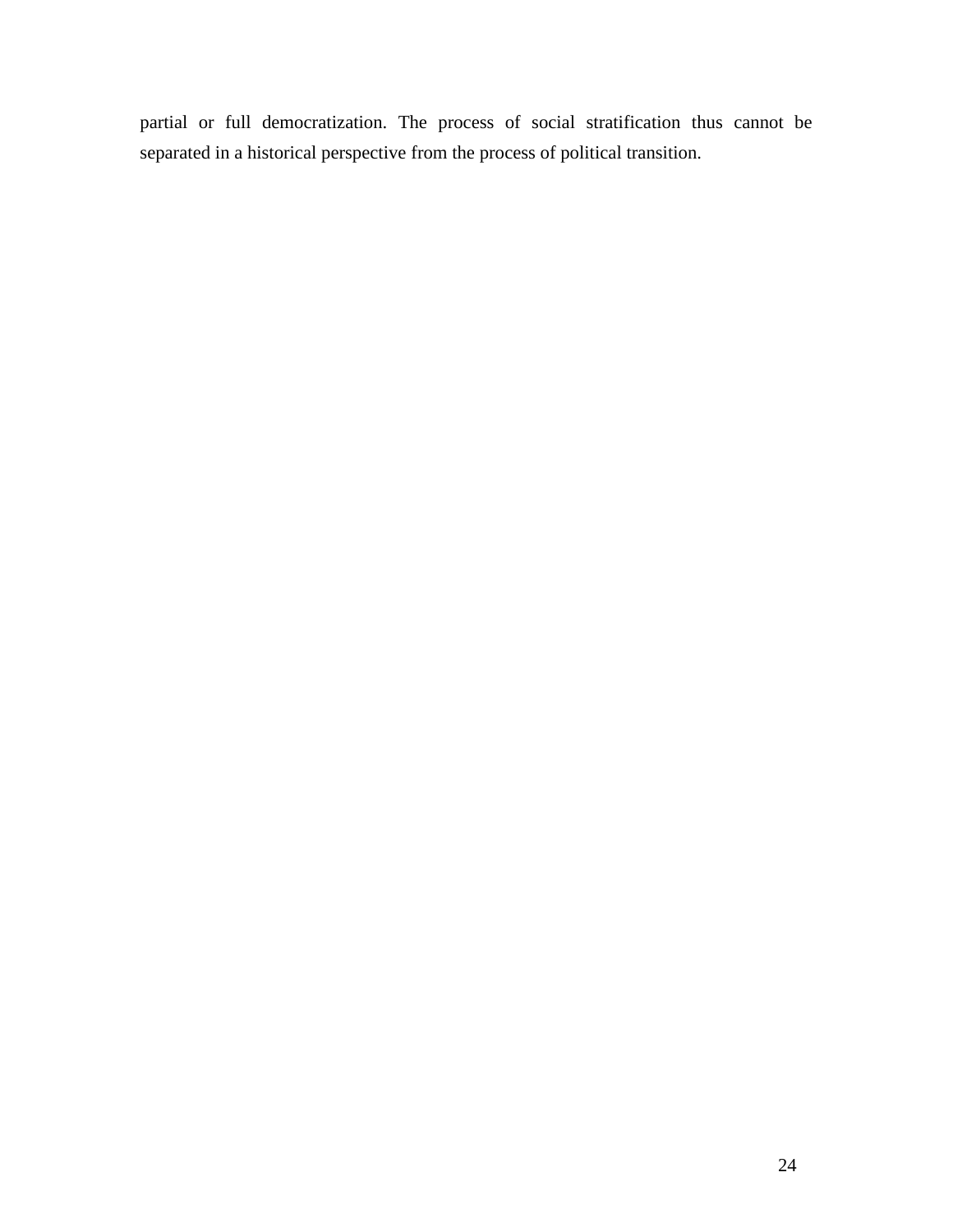#### **References**

- Acemoğlu, Daron and James A. Robinson. 1996. "Why Did the West Extend the Franchise? Democracy, Inequality and Growth in Historical Perspective." Massachusetts Institute of Technology, Cambridge, Mass.
- Acemoğlu, Daron, Simon Johnson, and James A. Robinson. 2001. The Colonial Origins of Comparative Development: An Empirical Investigation. American Economic Review 91: 1369-1401.
- Ades, Alberto, and Thierry Verdier. 1996. "The Rise and Fall of Elites: Economic Development and Social Polarization in Rent-Seeking Societies." Discussion Paper 1495. Center for Economic and Policy Research, Washington, D.C.
- Aghion, Philippe and Patrick Bolton, 1997, "A Theory of Trickle-Down Growth and Development", Review of Economic Studies, 64: 151-172
- Ahluwalia, Montek. 1976. "Inequality, Poverty and Development," Journal of Development Economics, vol. 6, 307-342.
- Ahluwalia, Montek, N.G. Carter and Hollis Chenery. 1976. "Growth and Poverty in Developing Countries," Journal of Development Economics, vol. 6, 299-341.
- Alesina, Alberto and Roberto Perotti, 1996, "Income Distribution, Political Instability, and Investment", European Economic Review, 40(6): 1203-1228
- Alesina, Alberto and Dani Rodrik. 1994. "Distributive politics and economic growth." Quarterly Journal of Economics. 109(2). p. 465-490.
- Atkinson, Anthony B. and Andrea Brandolini, 2001, Promises and Pitfalls in the use of Secondary Data-Sets: Income Inequality in OECD countries as a Case Study, Journal of Economic Literature, 39(30, pp 771-799, September.
- Banerjee, A.V. and A.F. Newman, 1993, "Occupational Choice and the Process of Development", Journal of Political Economy, 101(2): 274-298
- Benabou, Roland. 1996. "Unequal Societies." National Bureau for Economic Research Working Paper: 5583.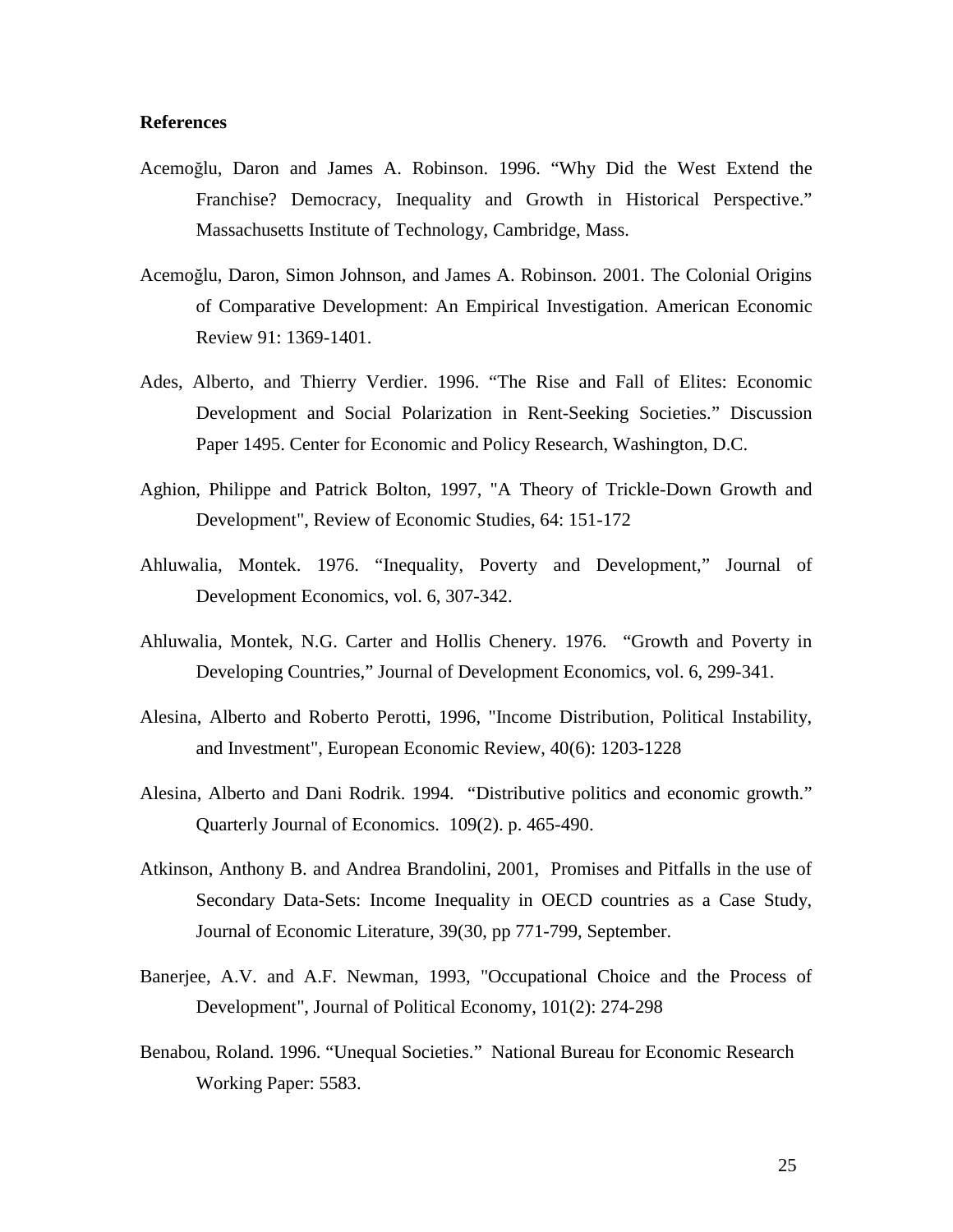- Bourguignon, François. 2004. "The Social Consequences of Economic Growth," (forthcoming in The Handbook of Economic Growth, Aghion and Durlauf, editors, Amsterdam:Elsevier).
- 2003. "The Growth Elasticity of Poverty Reduction: Explaining Heterogeneity across Countries and Time Periods," in: T. Eicher and S. Turnovsky, eds. Inequality and growth. Theory and Policy Implications. Cambridge: The MIT Press.
- ———. 2002. "The Distributional Effects of Growth: Case Study vs. Cross-country Regressions." Paper presented at CEPAL, Santiago de Chile, in August 2001. Mimeographed, revised version.
- ———. 1999. "Crime, Violence and Inequitable Development," Annual Bank Conference on Development Economics, edited by B. Pleskovic and J. Stiglitz, Washington, DC: The World Bank.
- ———. 1998. "Équité et croissance économique: une nouvelle analyse?" Revue Française d'Économie, vol. XIII-3, été: 25-84
- Bourguignon, François and Christian Morrisson. 2002. "Inequality among World Citizens, 1820-1992," American Economic Review, Vol. 92, No.4, September.
- —-——. 1990. Income distribution, development and foreign trade: a cross-sectional analysis, European Economic Review, Vol. 34, 1113-1132
- Bourguignon, François, and Thierry Verdier. 2000a. "Oligarchy, Democracy, Inequality, and Growth." Journal of Development Economics 62: 285-313.
- \_\_\_\_\_\_\_. 2000b. "Is financial openness bad for education? A political economy perspective on development." European Economic Review. 44(4). p. 891-903.
- Bourguignon, F., M. Fournier and G. Gurgand. 2001. "Fast Development with a Stable Income Distribution: Taiwan, 1979-1994", Review of Income and Wealth 47(2), 139-163.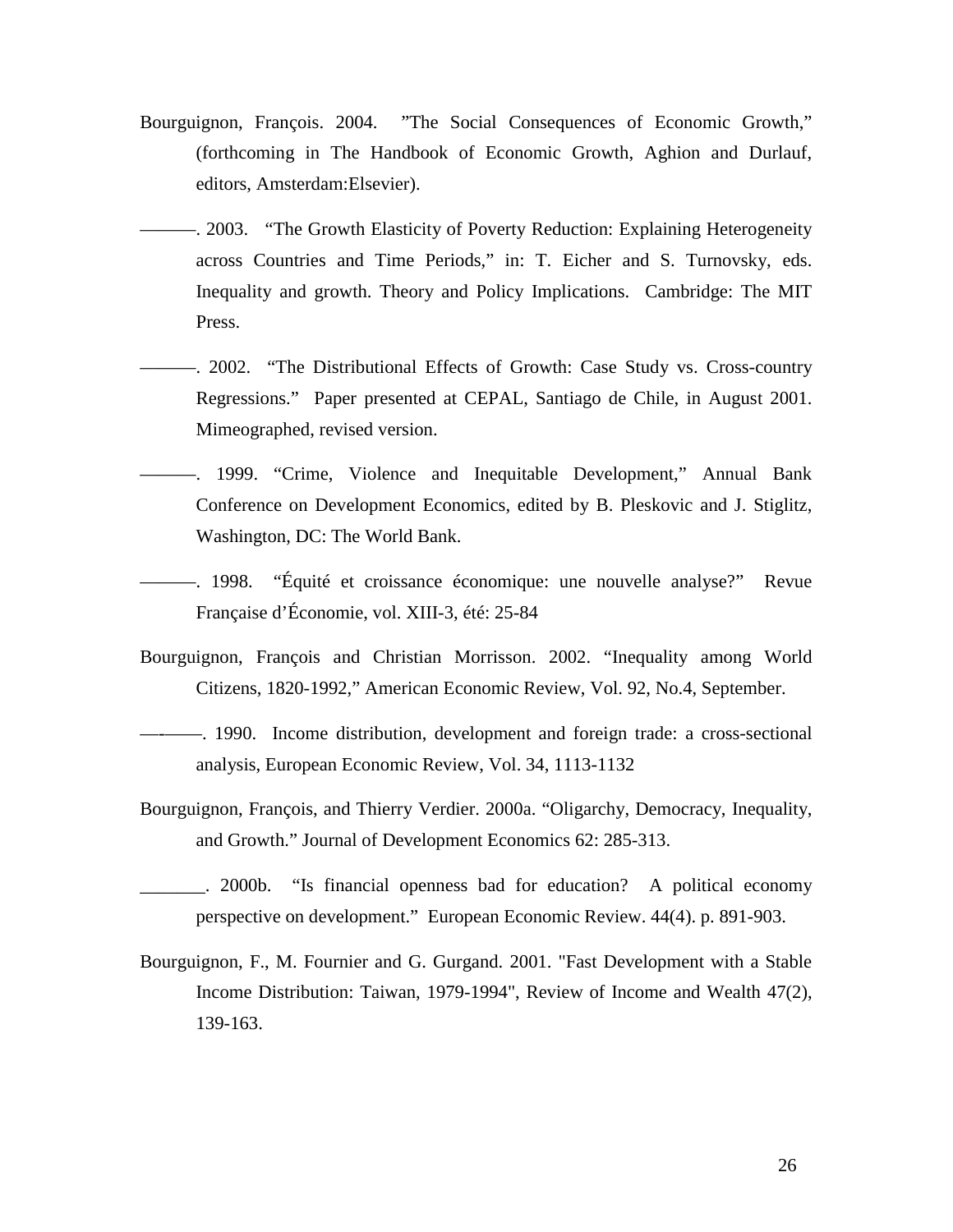- Bourguignon, François, Francisco Ferreira and Marta Menéndez. 2003. Inequality of outcomes, inequality of opportunities and intergenerational education mobility in Brazil. The World Bank. Mimeographed, revised October
- Bourguignon, François, Francisco Ferreira and Nora Lustig. 2003. The microeconomic dynamics of income distribution in developing countries. (Book in progress.)
- Bourguignon, François, Francisco Ferreira and P. Leite. 2003. " Conditional cash transfers, schooling and child labor: micro-simulating Brazil's *Bolsa Esc*o*la*  program." World Bank Economic Review. 17(2). p. 229-54.
- Bourguignon, Francois, Jaime de Melo, and Christian Morrison. 1991. "Poverty and Income Distribution during Adjustment: Issues and Evidence from the OECD Project", World Development 19(11), 1485-1508.
- Chenery, Hollis, Montek Ahluwalia, Clive Bell, John Dulloy and Richard Jolly. 1974. Redistribution with Growth. Published for the World Bank and the Institute of development Studies, Sussex. Oxford: Oxford U.P.
- Chenery, Hollis, Sherman Robinson and Moshe Syrquin. 1986. Industrialization and Growth. A World Bank Research Publication. Oxford: Oxford U.P.
- Datt, G. and M. Ravallion. 1992, "Growth and Redistribution Components of Changes in Poverty Measures : a Decomposition with Application to Brazil and India in the 1980s," Journal of Development Economics, 38(2), 275-295
- Deininger, Klaus and Lyn Squire. 1996. "A New Data Set Measuring Income Inequality." World Bank Economic Review 10(3): 565-91.
- Dollar, David and Aart Kraay. 2002. "Growth Is Good for the Poor." Journal of Economic Growth 7(3): 195-225.
- Ferreira, Francisco and Ricardo Paes de Barros. 1998. Climbing a Moving Mountain: Explaining the Decline of Income Inequality in Brazil from 1976 to 1996, Inter-American Development Bank, Washington, D.C. (typescript).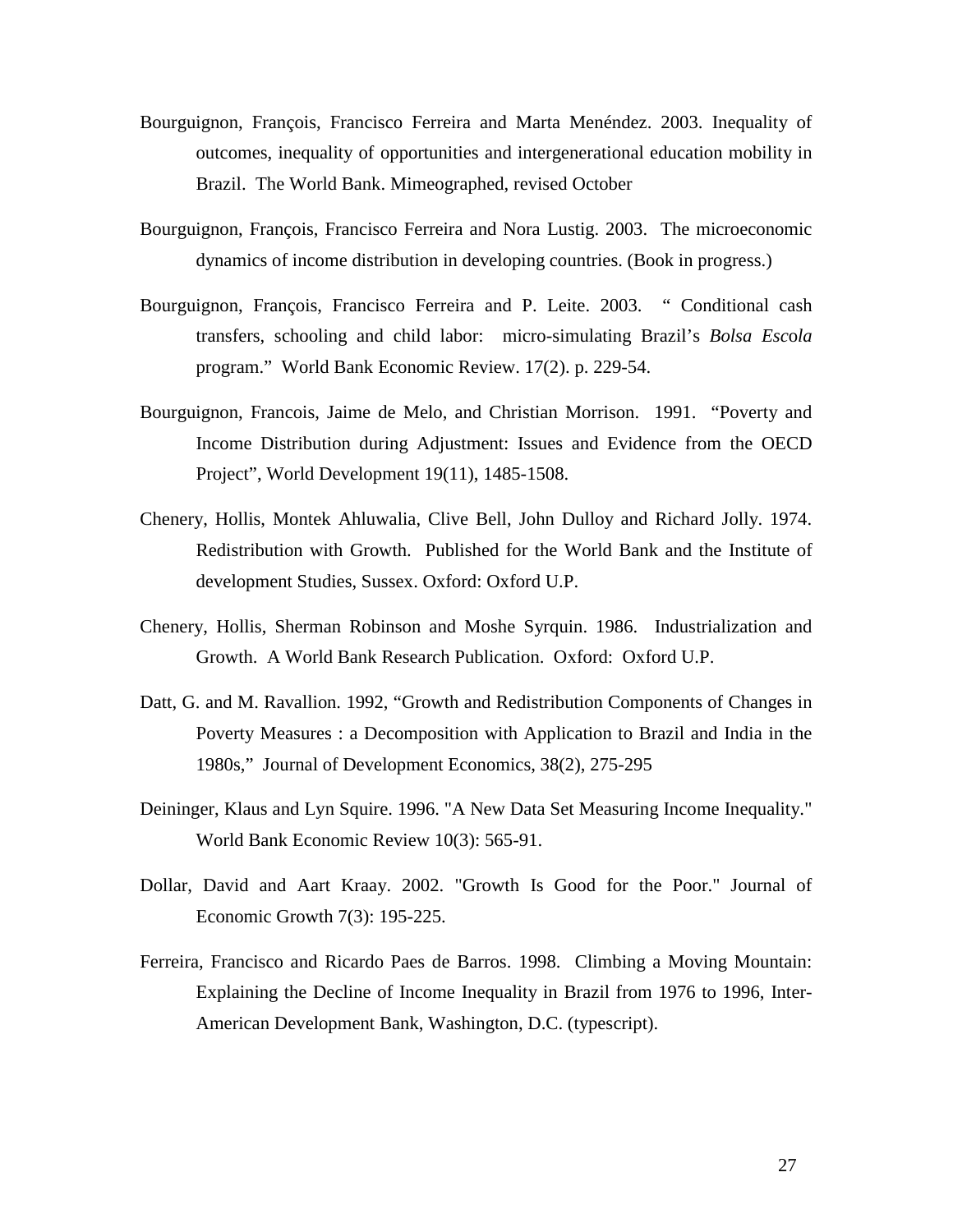- Ferreira, Francisco. 1999. Inequality and Economic Performance. Brief Overview of Theories of Growth and Distribution, http: //www.worldbank.org/poverty /inequal /econ/ferreira.pdf
- Fields, Gary. 1980. Poverty, Inequality, and Development. Cambridge: Cambridge University Press.
- Fields, Gary. 2001. Distribution and Development: a New Look at the Developing World, MIT Press
- Forbes, Kristin J. 2000. "A reassessment of the relationship between inequality and growth." American Economic Review. 90 (4). p. 869-887.
- Foster, James, W. 1998. Absolute versus Relative Poverty, American Economic Review, 88(2): 335-341.
- Galor, Oded and J. Zeira, 1993, "Income Distribution and Macroeconomics", Review of Economic Studies, 60: 35-52
- Justman, M. and M. Gradstein, "Industrial Revolution, Political Transition and the Subsequent Decline in Inequality in Nineteenth-Century Britain", Explorations in Economic History, 36(1999), 109-127
- Kakwani, Nanak. 1993. Poverty and Economic Growth with Application to Côte d'Ivoire, Review of Income and Wealth, 39, 121-39
- North, Douglas. 1990. Institutions, institutional change and economic performance. Cambridge University Press.
- Paukert, F. 1973. "Income distribution at different levels of development: a survey of the evidence," International Labour Review, Vol. 108, 97-125
- Perotti. 1996. "Political equilibrium, income distribution and growth." In Gene Grossman (ed.), Economic Growth: Theory and Evidence. Elgar Reference Collection.
- Persson and Tabellini. 1994. "Is inequality harmful for growth?." American Economic Review. 84(3). p. 600-621.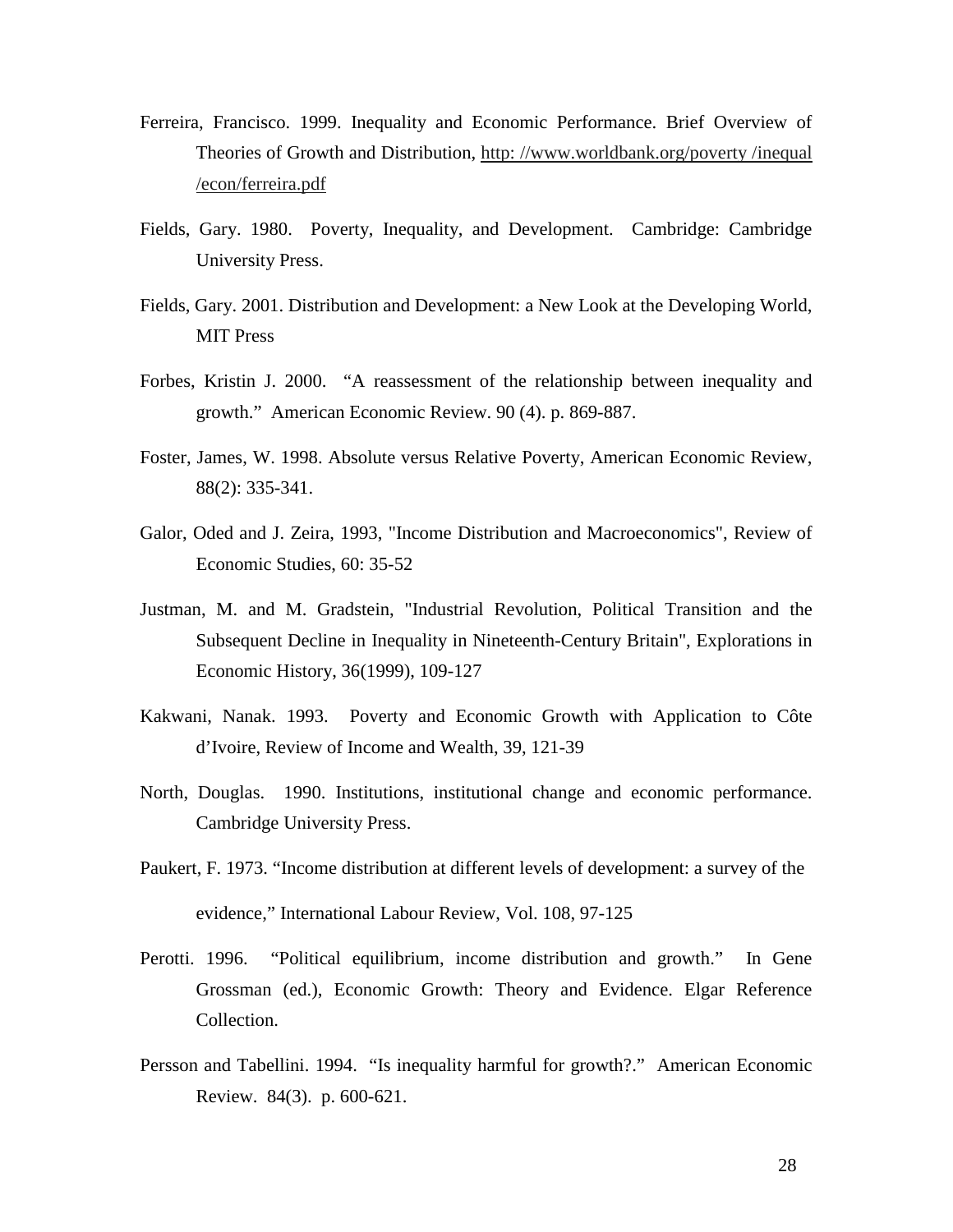- Piketty, Thomas. 1993. "Imperfect capital markets and the persistence of initial wealth inequalities." London School of Economics Suntory Toyota Centre for Economics and Related Disciplines Working Paper No. TE/92/255.
- Ravallion, Martin. 1997. "Can High-Inequality Developing Countries escape Absolute Poverty," Economic Letters 56(1): 51-57, September.
- Ravallion, Martin. 2001. "Growth, Inequality, and Poverty: Looking Beyond Averages," Working Paper No. 2558, Washington D.C.: The World Bank.
- Ravallion, Martin 2002, "Externalities in Rural Development. Evidence from China," mimeographed, The World Bank, July.
- Ravallion, Martin. 2003. "The Debate on Globalization, Poverty and Inequality: Why Measurement Matters," Working Paper No. 3038, April, Washington D.C.: The World Bank.
- Ravallion, Martin. 2003b. "Targeted Transfers in Poor Countries: Revisiting the Tradeoffs and Policy Options," Working Paper No. 3048, May, Washington D.C.: The World Bank.
- Ravallion, Martin, Gaurav Datt, and Dominique Van de Walle. 1991. "Quantifying Absolute Poverty in the Developing World," Review of Income and Wealth 37: 345-61, December.
- Ravallion, Martin and Shaohua Chen, 2002. "Measuring Pro-poor Growth," Economic Letters
- Ravallion, Martin and Shaohua Chen. 1997. "What Can New Survey Data Tell Us about Recent Changes in Distribution and Poverty?," World Bank Economic Review, 11(2), 357-82.
- Ray, Debraj. 1998. Development Economics. Princeton University Press.
- Robinson, James A. 1998. "Theories of bad policy." Journal of Policy Reform. 2(1). p. 1-46.
- Rodrik, Dani. 1998. "Where did all the growth go? External shocks, social conflict and growth collapses." Centre for Economic Policy Research Discussion Paper 1789.